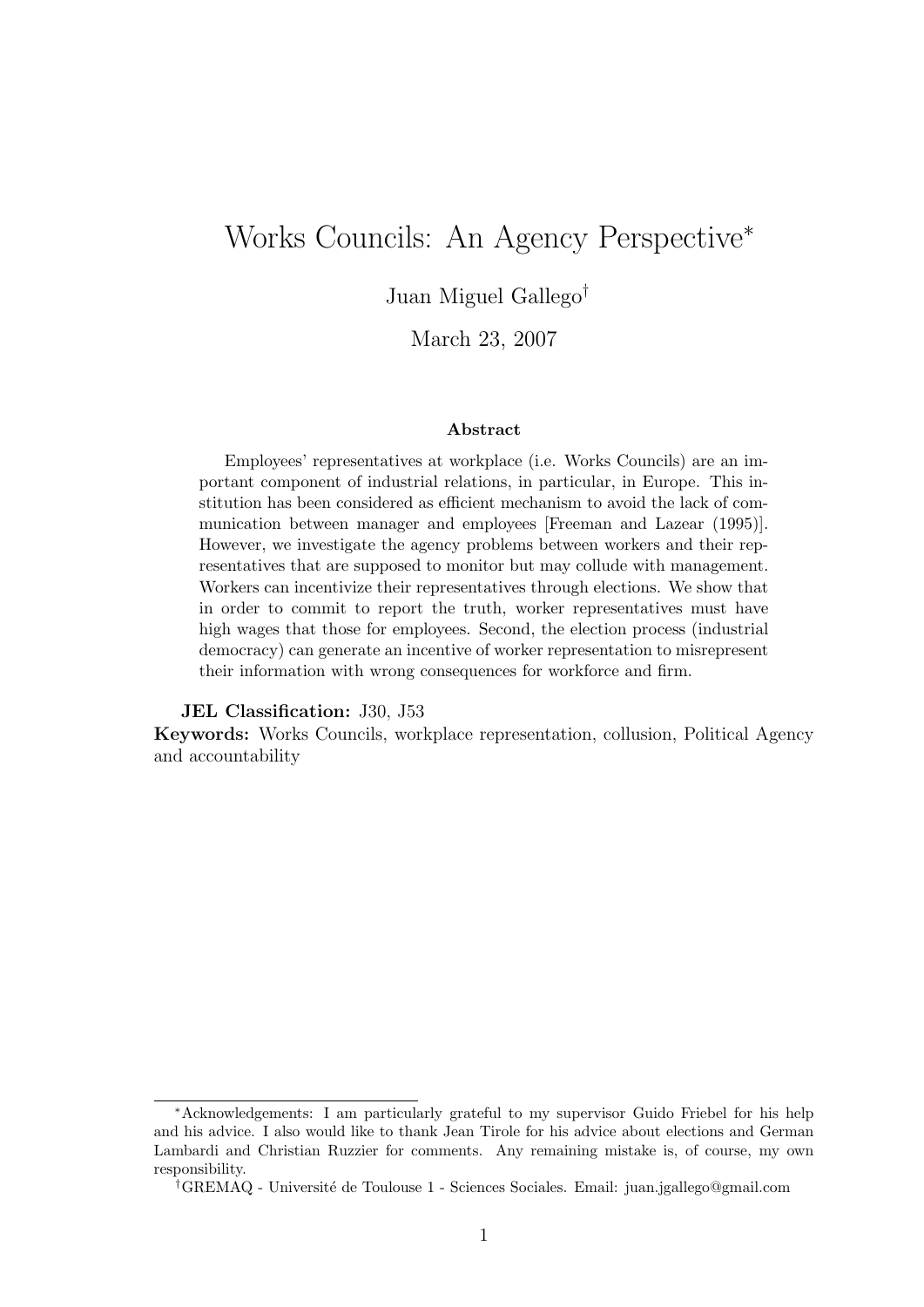"...Germany is one of several countries that, in the spirit of industrial democracy, give employees the right to form Works Councils to represent their interests to management and have a say in decision-making... A recent scandal at Volkswagen (VW) saw Peter Hartz (the head of personnel department at VW and architect of the Schröder government's labor reforms) forced out of his job after allegations that worker representatives were bribed to support certain aspects of corporate policy. 'Democracy' does not necessarily ensure real consultation and fairness..." [The Financial Times, 2005].

## 1. Introduction

For decades, worker representatives have played an important role in the corporate governance and industrial relations in Europe. Additionally, the precipitous fall in private sector unionism in the United States and UK and the concerns about how different labor relation systems fare in a global marketplace have renewed interest in workers' representation at the plant level [Weil (2003) and Black and Lynch (2004)]. However, recent scandals involving works councils in Germany (one of the countries with compulsory legislation in favor of worker voice and codetermination at the workplace) have generated some skepticism about the role of these institutions within organizations<sup>1</sup>. This paper studies the role of Councilors within organizations<sup>2</sup>.

In spite of the relevance of this issue, our understanding of the strategic behavior of Councilors is not complete. In this paper, we offer a new perspective about the role of worker representatives. Councilors are independent agents who might pursue their private goals and are constrained by their concerns to be re-elected. The paper tries to give an answer to an important question concerning representative industrial democracy: What are the consequences of workplace representation (i.e. Works Councils) on the performance of the firm and on the welfare of the workforce?

The literature on industrial relations has traditionally considered that there is no conflict of interest between Councilors and workforce [Freeman and Lazear (1995)]. However, Councilors may be tempted to collude with management, as recent scandals in Germany have shown. We investigate the agency problems between workers and their representatives that are supposed to monitor but may form coalitions with management. The main results are as follows: First, we show that in order to commit to report the truth, worker representatives should have higher wages than ordinary workers. Second, the election process may generate an incentive for councilors to misrepresent their information leading to inefficiencies. Inefficiencies occur because Councilors may recommend to exert low effort in times where additional effort is

<sup>&</sup>lt;sup>1</sup>Scandals occurred not only at VW but also other car manufactures like BMW and Daimler-Chrysler. Also they affected Commerzbank and Europe's largest chip-producer, Infineon. "It's normal that the cases only come to light by accident and the 'dark' numbers are very high, but only  $5\%$  to  $10\%$  of cases become known,(...) We are speaking of the tip of an iceberg, but the problem is that we don't know how big the iceberg is", says Peter von Blomberg, deputy chairman of the German chapter of Transparency International [The Guardian, 2005].

<sup>2</sup> In this paper we will use all of the terms Councilors, Works Councils, and Representatives when we talk about worker representatives.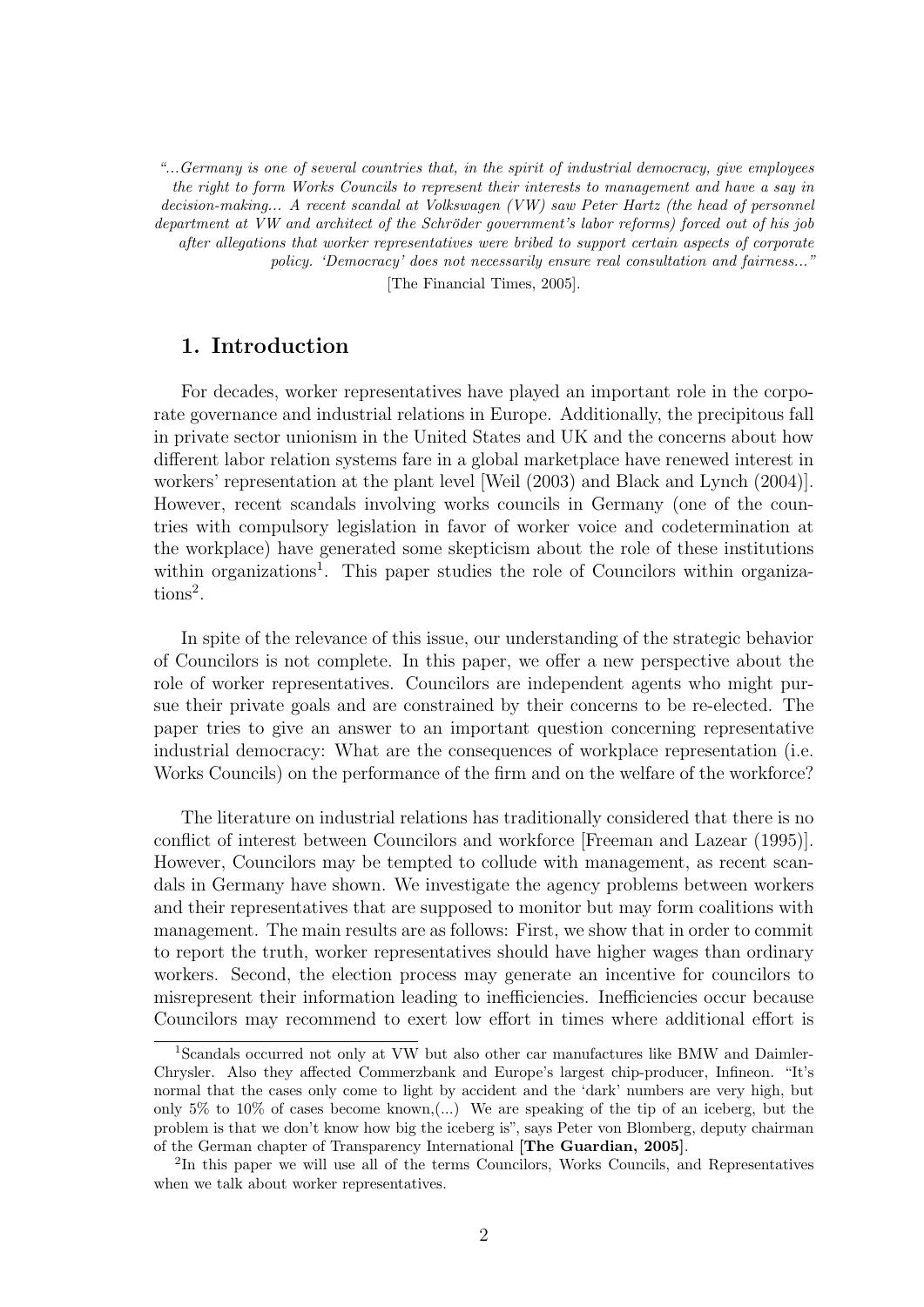crucial for the firm's performance.

The paper studies a firm where wages are determined by collective industrial agreements and where levels of effort exerted at workplace are not contractible, but they might be crucial when the firm is performing poorly. Effort is not contractible because the firm faces productivity shocks after the industrial agreement has been signed, so the manager can not compensate workers for additional effort. The manager has information about the realization of the productivity shocks, but she cannot transfer credibly her observed information to the workforce. Information is valued by workers to exert the right effort and avoid either the cost of effort or the risk of massive layoffs. In order to avoid mistakes, the literature about industrial relations has advocated for Works Councils as an instrument to verify the realization of productivity and recommend or not the implementation of additional effort [Roger and Streeck (1995)].

However, worker representatives have private information that they can use strategically. As economic theory recognizes different levels of a firm's hierarchy can use private information opportunistically, possibly through coalitions against other levels of the hierarchy [Tirole (1986)]. Particularly, works councils and management (i.e. the most informed parties) may form coalitions to misreport the real value of the productivity parameter. Moreover, Councilors may have different preferences to form coalitions with management. The industrial dialog between representatives and management in Europe has lived important periods of conflicts resolution at workplace, but Councilors may also be self-interested<sup>3</sup>. We formalize this fact by considering that Councilors are heterogeneous in their preferences for management's monetary transfers. Hence, employees face representatives that may or may not have congruent interests with them. Here, congruency means that Councilor dislikes management's monetary transfers (i.e. bribes).

In the bulk of the paper, we consider elections as the only way to incentivize representatives. However, as a benchmark, we first consider that workers can incentivize them through contingent monetary payments. Then, the principal (i.e. workers) can give monetary transfers to the supervisor (i.e. Councilors) to deter potential collusive behavior. In states of nature where workers can be expropriated by potential coalitions, they should pay higher compensations to Councilors [Tirole (1986)]. Collusion makes contingent payments costly and reduces workers' payoff. However, in reality, explicit incentives for Councilors are often infeasible. Then, elections are the only mechanisms that constituents have to influence Councilors, in which they should be reelect contingent on first period outcomes and Councilor's recommendation.

Whether heterogeneous Councilors are appointed in office through elections they

<sup>3</sup>The European Foundation for the improvement of living and working conditions has documented several cases of Pacts for employment and competitiveness signed between representatives and employers that have had a well acceptance for workforce (see http://www.eurofound.europa.eu/areas/industrialrelations/pecs.htm).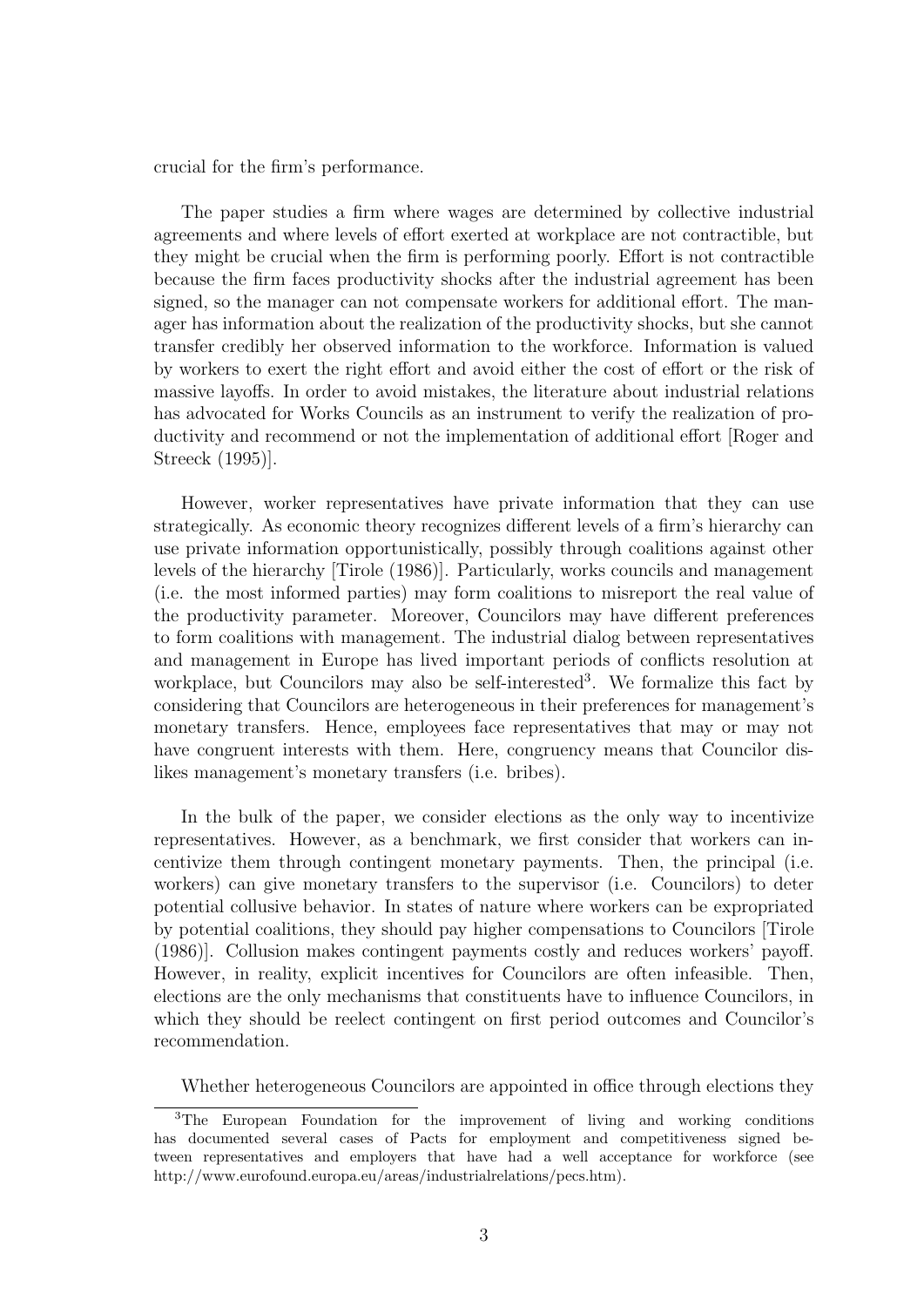should be compensated with higher wages than those for ordinary workers. When only congruent councilors are elected a fixed wage equal to the wage of the employees is enough to recommend the worker's preferred action. However, when there are non-congruent Councilors they should receive a compensation that takes into account potential bribes from management. If Councilors are well compensated for their representative activities they would face an inter-temporal tradeoff between accepting management's transfers at first period and losing rents at the second period. Councilors' compensation should increase with how much they weight management's transfers. Also, it should increase in firms where additional effort has a large effect on output, which depends on the size of workforce and the effect of high effort per worker on output. It occurs because the effect of additional effort on output is the source of potential management's bribes.

The Councilor's compensation is crucial for a well performance of election process as an accountable mechanism. When Councilors receive enough wages to act in the workers' interest they recommend the preferred effort contingent upon their observed information. In the states of nature where they are uninformed they recommend effort such that it maximizes the workers' expected payoff and they make mistakes only in few cases. However, when Councilor's compensation is low noncongruent Councilors always allocate high effort and they receive management's transfers. Given this dominant strategy of non-congruent Councilors, Workers believe that Councilors whom recommend high effort under good times are more likely to be non-congruent. As result, congruent Councilors would like to behave different. They only allocate high effort when they observe low productivity shocks otherwise they allocate low effort in order to avoid the risk to be fired when they are uninformed about the productivity parameter. Under this behavior they may push the firm toward economical problems when the productivity is low and additional effort is crucial. This behavior is a consequences of their interest to remain in office rather to be uniformed. This important results contributes to the growing literature about potential drawbacks of representative democracy [Besley (2006) and Maskin and Tirole (2004)].

The paper proceeds as follows. Section 2 discusses the background of the problem and the related literature. Section 3 states the model and two benchmarks. The first benchmark considers the coordination failures between workers and manager when there is not works councils within the firm. The second benchmark considers the case where workers can give contingent monetary transfer and studies the effect of potential collusion on the implementation of works councils. Section 4 studies the case of representative industrial democracy, in which workers can incentivize their representatives through elections. This section states the two main results about elections process at the workplace. Section 5 concludes.

## 2. Background and Related Literature

### 2.1. Works Council activity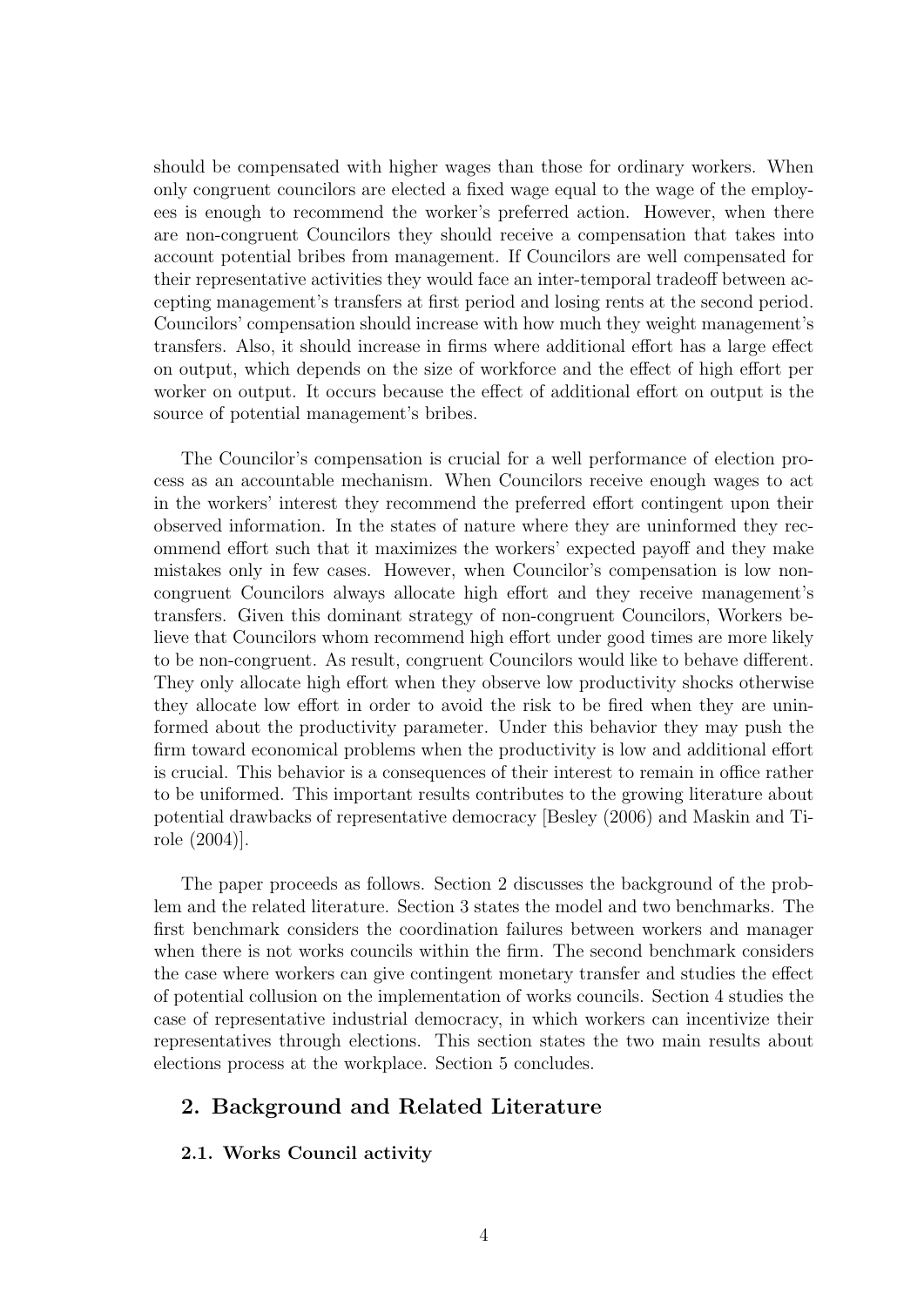Many European countries possess laws and institutions concerning with employees involvement and participation at workplace. One of the most relevant workplace institution has been Works Councils or Workers Committees, which have been implemented in almost all the European Countries. Moreover, the European Commission has implemented mandatory laws to foster European Works Councils through multinational firms [see, DIRECTIVE-2002/14/EC (2002)]. These laws give information and codetermination rights about financial and personnel issues like employment decisions, new production process and investment projects that affect the workforce.

In addition, worker involvement has started to play an important role in United Sates. The US manufacturing productivity grew even faster at almost 4.4% annually during the second half of the 1990s [Black and Lynch (2004)]. This rising in productivity seems to be explained by the introduction of the technological changes and by the fact that more firms have adopted work process in which an increasing proportion of non-managerial workers are involved in problem solving and daily decision-taking Aghion, Caroli, and García-Peñalosa (1999) and Acemoglu (2002).

Legislation across countries differs with respect to works councils' objectives and rights, but a common element is that those committees possess rights to be informed about firm's financial situation. And information rights about financial situation is crucial for personnel policies at workplace. Moreover, in countries like Germany, Belgium and France Works Councils have rights not only on information but also on consultation and codetermination, which implies they can participate in the daily decision taking. Works Council's objective, often specified in legislation, is to foster labor and management cooperation with the goal of increasing the performance of the firm and protecting the interest of the labor workforce. Summing up, Councilors should monitor manager's financial information, communicate the gathered information, and recommend or not new personnel practices to workforce.

Both theory and empirical literature have taken as given that works councils behave in the workers' interest [Addison, Schnalbe, and Wagner (2003), Freeman and Lazear (1995)]. However, works councils have valuable information that they might use in their own goals. In fact recent scandals have shown the problem in hand. For instance, the Volkswagen Group, the Europe's largest car constructor, had resigned its top human resource manager, Peter Hartz, and Klaus Volkert, head of Volkswgen's Works Council and a supervisory board member, for bribes scandals about works council misbehavior.

Then, given the widespread use of worker representatives and the recent directives of the European Community it is relevant to have a better understanding of the incentives of these agents within organizations.

"Today, with employee consultation back in the spotlight thanks to the European Union's information and consultation directive, which requires companies to involve the workforce in significant decisions, it is time to consider again the benefits and pitfalls of consultation. When it works it works very well and can add significant long-term value by tapping directly into the knowledge and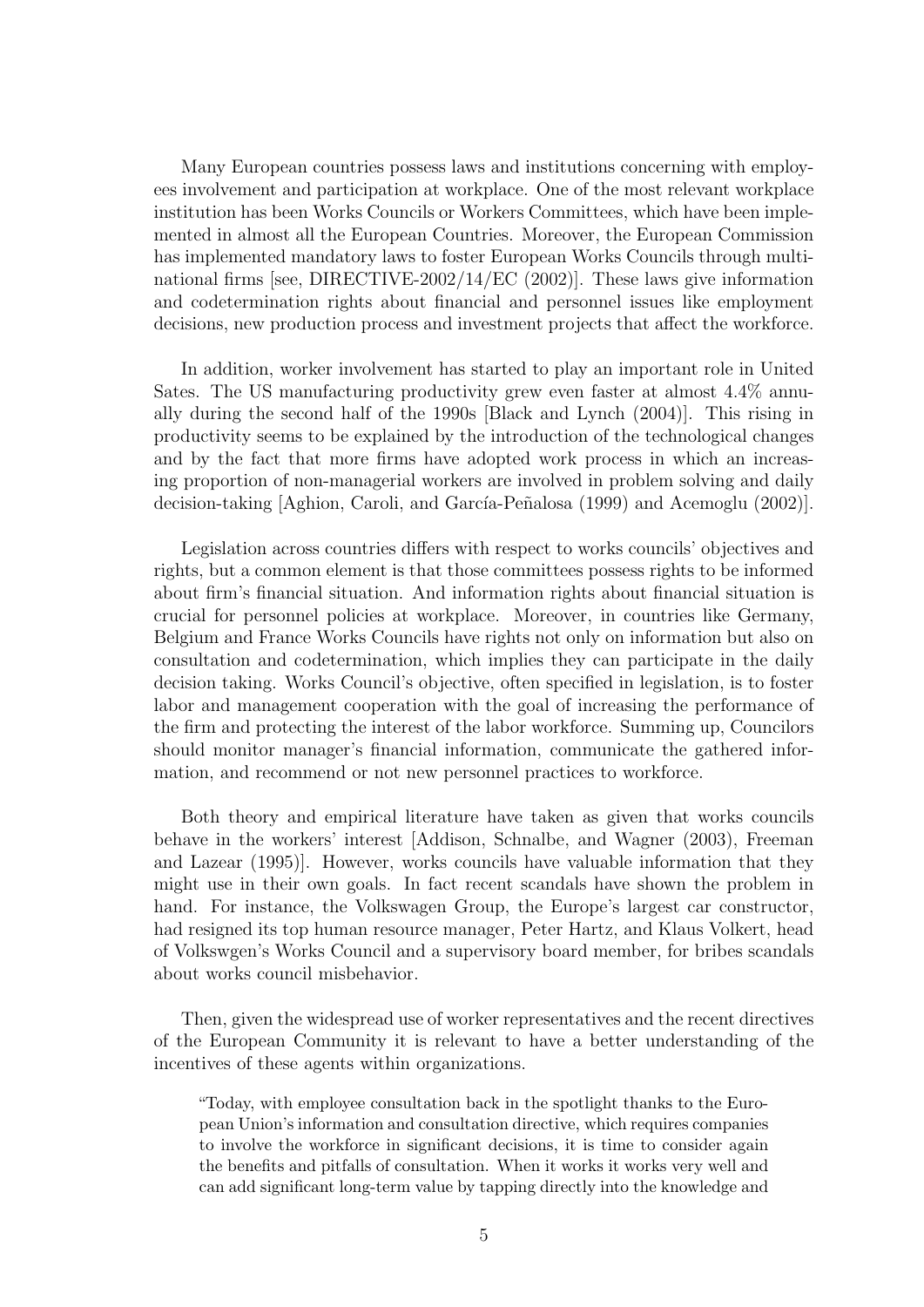experience of employees. When it fails, as at Volkswagen, it is because management is either merely going through the motions of consulting, or trying to rig the process and doing real harm to their companies..."[Financial-Times (2005)].

#### 2.1. Related literature

There are three branches of the economic literature to which this paper borrows ideas. The first branch is the literature on Works Council and industrial relations. This literature study the benefits and the pitfalls of worker representatives with rights to be informed about the workplace issues. On the side of the benefits, the Works Councils, as supervisors of the manager activities, create truthful relationship between labor force and managers [Weil (2003), Black and Lynch (2004)]. This truthful cooperation can improve the performance of the firm and rise its long-run value [Freeman and Lazear (1995) and Zwick (2004)]. On the side of drawbacks, workers with rights to information could delay the daily decision-making and increase their bargaining power. From the perspective of shareholders, a higher bargaining power could destroy value in the long-run because workers could claim a higher profit shares [FitzRoy and Kraft (1987)]. Then the main implication of worker representatives' pitfalls is that the firm would discourage the implementation of any voluntary worker involvement in decision-making.

Freeman and Lazear (1995) presents a coordination failure problem in which the manager and workers must choose some workplace variables, for example the speed of work or the level of effort. In their model, the manager has a private information about the financial situation of the firm. Workers value this information because it allows them to implement the right effort in each state of nature. The manager lies in the good times in order to extract the higher effort of workers by claiming that the financial situation is bad and the firm would face a bankruptcy. The manager's information is not credible and employees use their own beliefs to take the course of actions. In their model, the social benefit of a worker representative comes from the fact that it eliminates the risk that workers choose low effort when the firm faces financial troubles. "Councils are a very good communication channel, specially with regard to bad news..." [Freeman and Lazear (1995)].

The analysis of benefits and pitfalls suggests that the comprehensive information rights of the Works Council make the impact of these institutions on firm's performance ambiguous. On the one hand, councilors foster the trust that is necessary to establish productivity-enhancing work practices. On the other hand, they may use their bargaining power to negotiate less productive practices that require less effort. However, this cost can be reduced if the industrial labor regulation introduces instruments that decouple both production and distribution processes within the firm. For instance, Freeman and Lazear (1995) claim that if a firm could set up its wages under a collective or industrial agreement the Works Council could improve the firm's performance.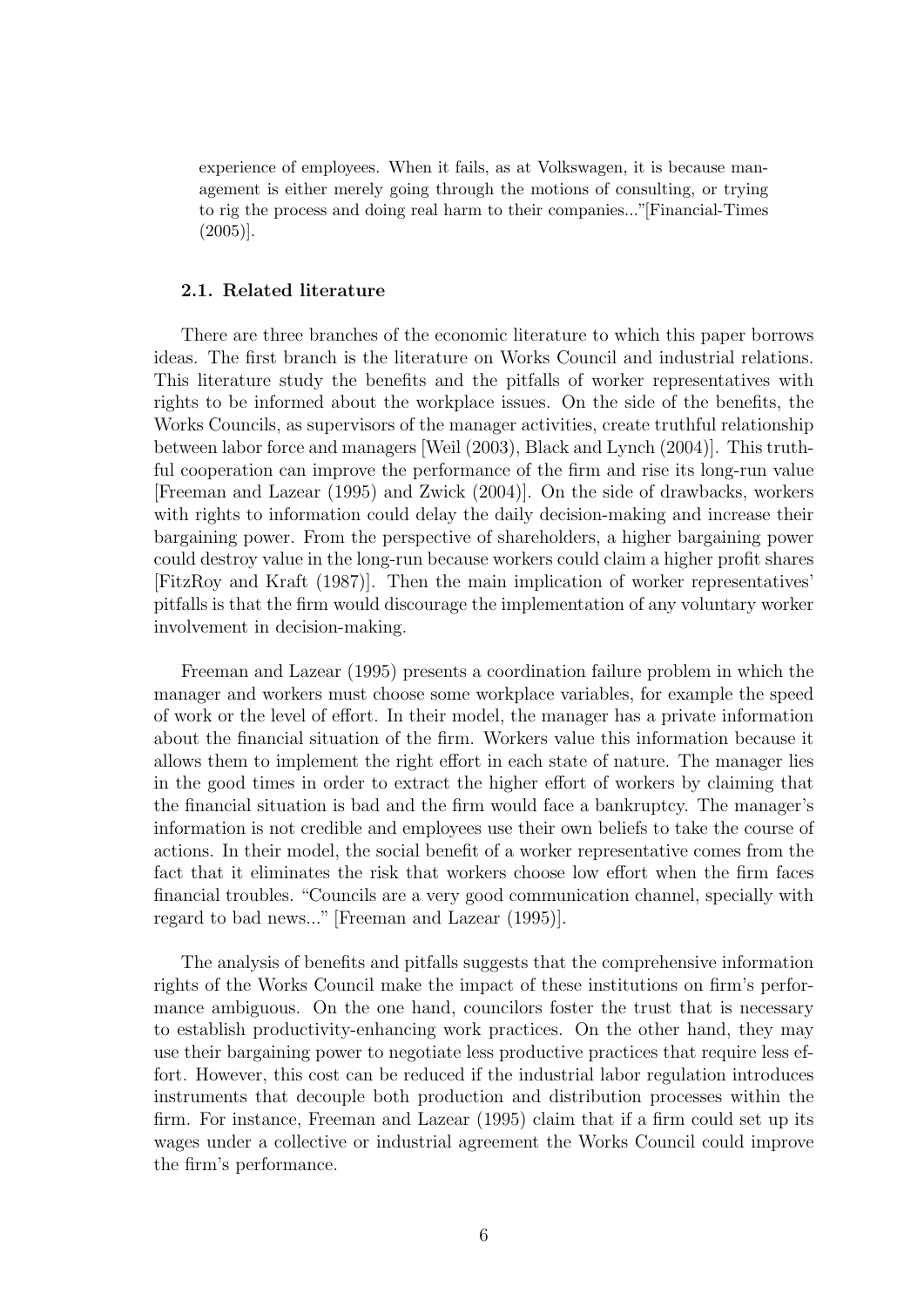The second branch of literature is the theory of collusion on organization [Tirole (1986) and Tirole (1992). The Final branch of literature is the political agency literature [Besley (2006) and Maskin and Tirole (2004)]. Both papers present the basic result of the wrong side of accountability, in which even if politician knows the right decision for the electorate the accountability process gives him incentives to choose the wrong action in order to please the electorate.

## 3. The Model

#### 3.1. Production, Players and Information

Production: Output is determined by both a random variable, which measures productivity per worker, and a decision variable at workplace, which measures the effort of each worker:

$$
x = \theta + e
$$

a firm faces a positive shock with a high value  $\theta = \overline{\theta}$  and a negative shock with a low value  $\theta = \underline{\theta}$  (with  $\Delta \theta = \overline{\theta} - \underline{\theta} > 0$ ).

Workers may exert high ( $\bar{e}$ ) or low ( $\underline{e}$ ) effort (with  $\Delta e = \bar{e} - \underline{e} > 0$ ). High effort has a cost for each worker equal to  $\psi_{\bar{e}} = \psi$ , and low effort has a zero cost  $\psi_{\underline{e}} = 0$ . We assume that  $\Delta e > \psi$ . Firm's technology implies that output's level may take four possible values:

$$
\theta + \overline{e} > \underline{\theta} + \overline{e} > \theta + \underline{e} > \underline{\theta} + \underline{e} \equiv b
$$

under the lowest level of output  $(b)$  the firm cannot pay the total wage bill signed at the collective industrial agreement.

Players: The manager is risk-neutral maximizes the firm's value, which is given by output of N workers less wages  $(U^m = N[x-w])$ . Given the fixed wages and the firm technology, she always prefers to implement a high level of effort.

There are "N" homogeneous employees whom exert effort, receive fixed wages, and may elect one worker representative from the group of workers. After electing their representative they want to maximizes their utility that is given by wages net of effort less the councilor's fees  $(s)$ :

$$
U = (N-1)[w - \psi_e] - s
$$

The firm's labor contracts are governed by collective industrial agreements where each worker should receive a fixed wage  $(w = \overline{w})$ . However, a firm with poorly performance  $(x \equiv b)$  can only pay an small part of its collective wage-bill (with  $w = \underline{w} < \overline{w}$ . The employees' payoffs depend on effort through the output's level. Exerting high effort always eliminate the economic problems of the firm, but exerting low effort, in some circumstances, pushes the firm on its lowest output. Employees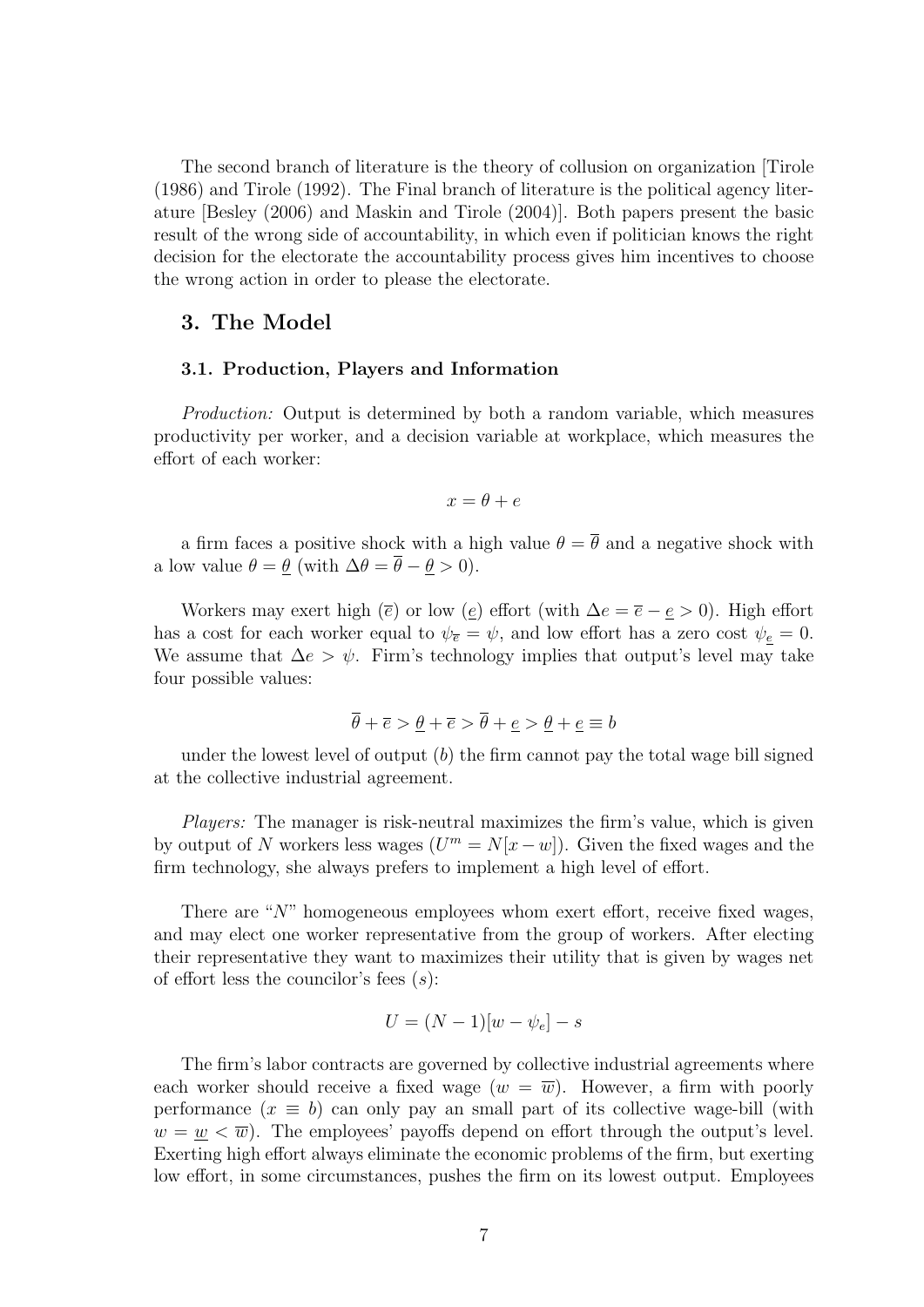prefer exert high effort only in bad times in order to avoid the lowest output  $b<sup>4</sup>$ .

Finally, the Councilor is elected from the workforce and he does not play a productivity role. He should acquire information about the productivity parameter and recommend the allocation of effort contingent on his information. He receives a wage from his representative activities equal to s. But also, he might receive additional "rents" from potential coalitions with management  $(B)$ . However, Councilors can differ in how much they weight management's transfers. We assume that there are two types of Councilors, congruent and non-congruent with the workforce. A congruent councilor dislikes manager's transfer and non-congruent councilors weights it positively. Councilor's rents are  $R = s + \alpha B$ . We characterize congruent Councilors with a parameter  $\alpha = 0$  and non-congruent Councilors with a parameter  $(\alpha = \tilde{\alpha} > 0)$ . The utility of the Councilor is  $v(R)$ , with  $v(\cdot)$  strictly concave. The Councilor has an outside opportunity equal to  $s_o^5$ .

Information: There are two types of asymmetric information in the model. First, after a collective agreement has been signed the firm faces a productivity shock. The manager has perfect information about this realization. Workers are uninformed about this parameter, which is relevant for the effort decision at workplace. Workers believe that firm faces a high productivity shock  $(\overline{\theta})$  with probability  $\rho$  and a low productivity shock  $(\underline{\theta})$  with probability  $(1 - \rho)$ . Parameter  $\rho$  is a measure of how much workers believe that the firm is under a good situation and no additional effort should be required. However, they can improve their information by electing a Councilor. The Councilor receives informative signal about the realization of productivity. The structure of information after a Councilor has been elected is the following: There are four states of nature, indexed by  $i$ , state of nature  $i$  has probability  $p_i$  (with  $\sum_{i=1}^4 p_i = 1$ ).

state of nature 1: the manager and the Councilor observe  $\bar{\theta}$ . state of nature 2: the manager observes  $\overline{\theta}$  and the Councilor observes nothing  $\phi$ . state of nature 3: the manager observes  $\theta$  and the councilor observes nothing  $\phi$ . state of nature 4: the manager and the Councilor observe  $\theta$ .

We consider hard information, which implies that workers can verify the Councilor's information. With this information structure Councilor should recommend high effort if he observes  $\theta$  and low effort if he observes  $\theta$ . A Councilor who does not have additional information should recommends the allocation of high effort contingent on his beliefs and preferences. He recommends high effort  $(\bar{e})$  with probability  $\pi$  and low effort (*e*) with probability  $(1 - \pi)$ .

Second group of asymmetric information is about the councilor's type. Workforce is uninformed about the Councilor's preferences for management's transfers. They face a pool of potential representatives that may be either congruent or no congruent with the workforce. The Councilor can be congruent with probability  $(\gamma)$ 

<sup>&</sup>lt;sup>4</sup>Workers have the certainty that in bad times they prefer to exert high effort  $(\overline{w} - \underline{w} > \psi)$ .

<sup>&</sup>lt;sup>5</sup>Councilor's outside opportunity may equal to the wage for ordinary workers  $s_o = \overline{w}$ .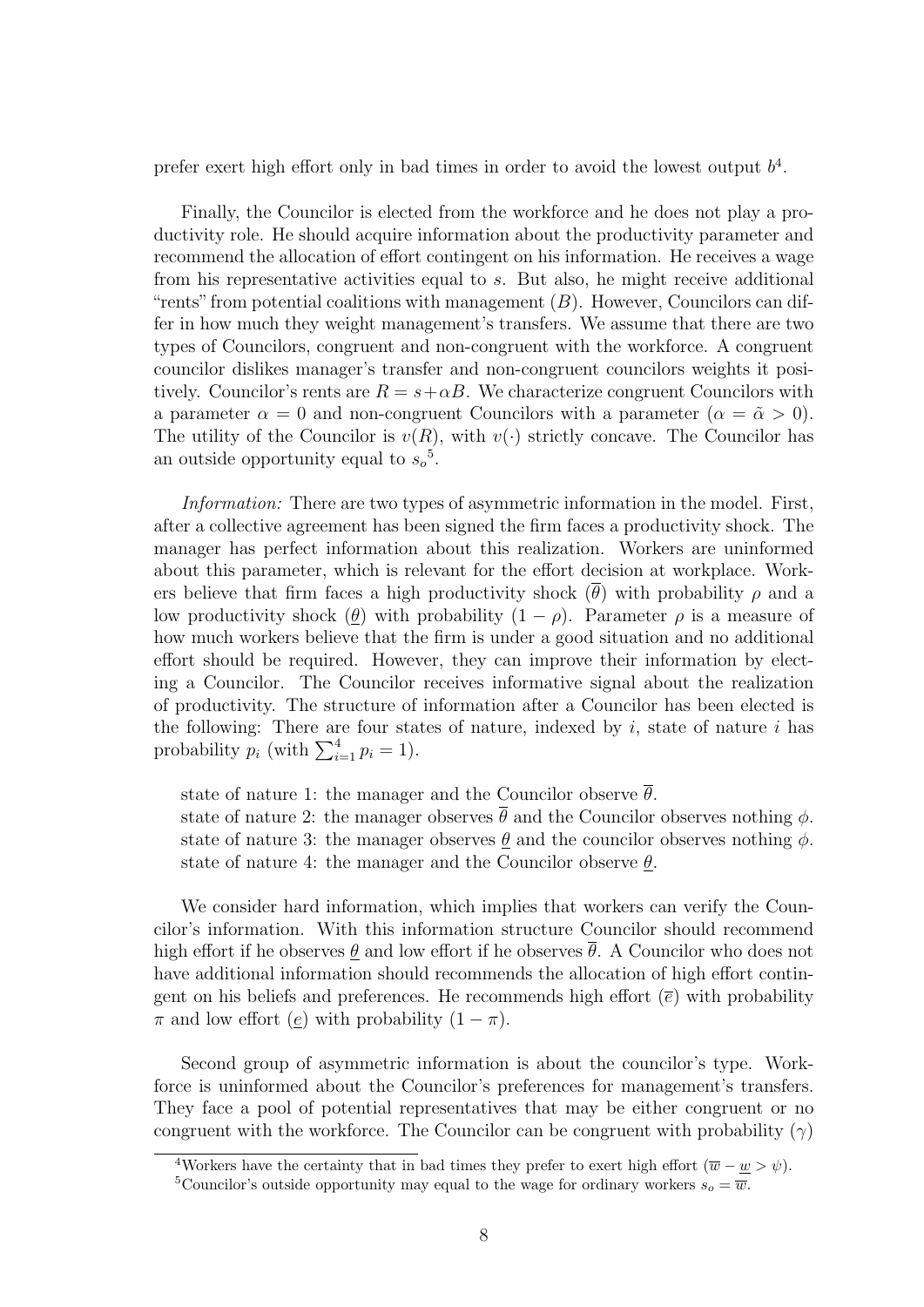and no congruent with probability  $(1 - \gamma)^6$ .

#### 3.2. Timing of the game

The organization lives for two periods and workers can elect a new representative or re-elect the incumbent councilor at the end of the second period contingent to the Councilor's allocation of effort and the first period outcome<sup>7</sup> . We use a simplified version of a two period model. We will model the game at the second period as perfect information case, in which everyone at the organization knows that the firm faces a negative productivity shock and workers exert high effort<sup>8</sup>.

#### Period 1:

Period 1 is composed by five stages. At stage 0, a collective agreement determines the level of wages  $\overline{w}$ , the election and reelection of a worker representative and if it is the case collective agreement also determines the representative's compensation (s). At stage 1, Nature chooses the productivity parameter of the firm  $\theta$ . Managers observes perfectly the realization of  $\theta$ . An elected councilor receives the structure of information explained above. Councilor and Manager learn councilor's type. Workers are uninformed, but they have some beliefs about the productivity parameter (ρ) and they have some beliefs about the councilor type ( $\gamma$ ). At stage 2: Manager and Councilor can form coalitions to recommend the effort. Workers exert the level of effort recommended by the Councilor<sup>9</sup>. At stage 3: the output is realized and the firm might or might not pay its fixed wages  $(\overline{w})$  contingent on the value of x. Councilor receives his compensation and potential rents of coalitions. At stage 4 a reelection process takes place. If the councilor is fired he receives the first period payments s and his rents from the coalition. If supervisor is reelected, he receives first and second period rents<sup>10</sup>.

#### **Period 2:** (common discount factor  $\beta$ )

At the beginning of period 2,  $\theta = \theta$  is realized and it is observed by everyone. Workers exert high effort and their payment is  $(N-1)(\overline{w}-\psi)$ . And supervisor receives s.

<sup>6</sup>We assume that at the time when the manager bargains with Councilor on effort allocation she has perfect information about the Councilor's type. This assumption is natural if we consider that Councilor has several tasks to discuss with management. The manager and the councilor meet not only to bargain on allocation of effort at workplace, but also to discuss different issues of the employment policy conditions.

<sup>7</sup>We do not consider the case where workers can elect a Councilor for the first period and elect anyone for the second period.

<sup>8</sup>With this simple version of the second period we do not consider the positive effect from to re-elect a congruent councilor on the workers payoff for second period, but we can underline the behavior of Councilors under the election process.

<sup>9</sup>We assume that workers commit to exert the effort which is recommended by the councilor.

 $10E$ ven if representatives are useless at the second period, workers commit to pay compensation at second period if Councilor is reelected.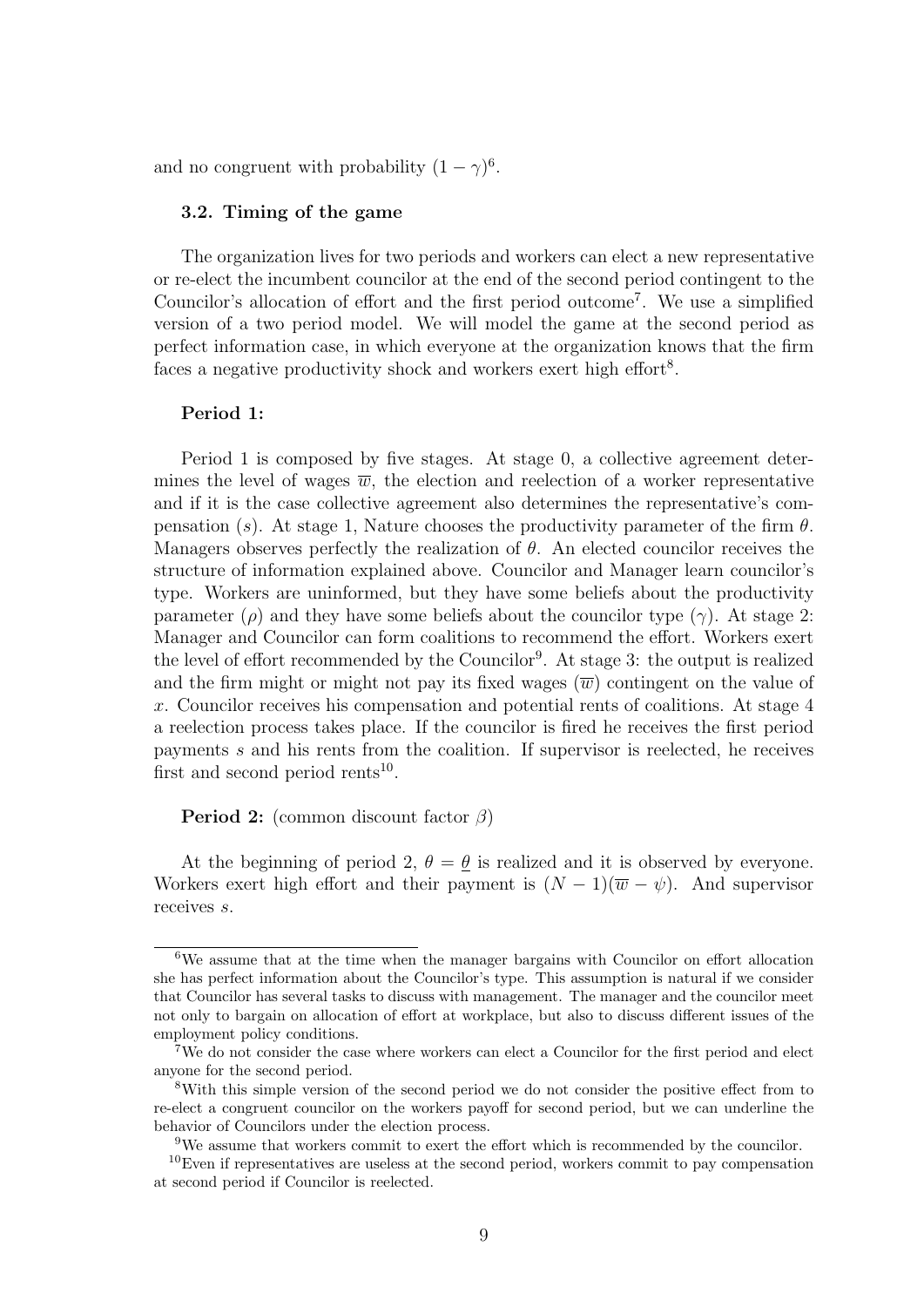#### 3.3. Benchmark 1: No Works Councils within the firm

As a first benchmark we analyze the potential coordination failures in the allocation of effort in a firm without workplace representation. In this model, the efficient result is the allocation of high effort independent of the realization of productivity. Effort is valued because it increases production more than the cost of effort  $(\Delta e \geq \psi)$ . However, we assume that choice of additional effort is not contractible and decision is taking at the workplace by employees.

The problem arises because workers know that the dominant strategy of the manager is to misinform about the real situation of the firm. Then they form own beliefs about the realization of productivity and take decision disregarding what management says even if it is truthful. When they exert high effort their expected utility is  $(N[\overline{w}-\psi])$ , but when they choose low effort their expected payoff is  $(N[\overline{w}-\psi])$  $(1 - \rho)$ w]). Then workers's decision is determined by the following condition:

$$
\rho \le \rho^{**} = 1 - \frac{\psi}{\overline{w} - \underline{w}} \tag{1}
$$

The allocation of effort is determined by both the worker's beliefs about productivity  $\rho$  and the threshold  $\rho^{**}$ . Note that  $\rho^{**} \in (0,1]$  because workers always prefers exert effort in bad times  $(\overline{w} - \underline{w} > \psi)$ .

In a situation where workers can be compensated by the cost of additional effort the optimal threshold is  $\rho^* = 1$ . Then if labor contracts cannot internalize the positive effect of additional effort on firm's output, optimist workers can choice low effort more frequently and generate inefficiencies under some situations. Workers implement more additional effort in firms where beliefs about productivity shock are very low with respect to  $\rho^{**}$ , which decreases with the cost of additional effort  $(\psi)$  and increases with the wages' gap  $(\overline{w} - w)$ .

The empirical implication of this result is that coordination failures on effort are more likely in firms where workforce has high beliefs about stability of the firm in which non additional effort is crucial. Also in firms where employment policies to overcome potential negative shocks are costly for employees or the collective wages are low. Traditional literature on Works Councils says that elected councilors can overcome with these coordination problems, so we should observes more Councilors in firms where potential coordination failures are important<sup>11</sup>.

## 3.4. Benchmark 2: Works Councils payed with contingent monetary transfers

<sup>11</sup>The industrial relations cases support this view, for example the Pacts for Employment and Competitiveness shows several cases where Works Councils have played an important role. "There were a number of important factors that allowed VW to reach agreement on employment and competitiveness. Firstly, a prerequisite for the speed and ease with which agreement was reached was the consensual and pragmatic relations between VW and the works council(...)<sup>'</sup>[i.e. Schulten, Seifert, and Zagelmeyer (2002)].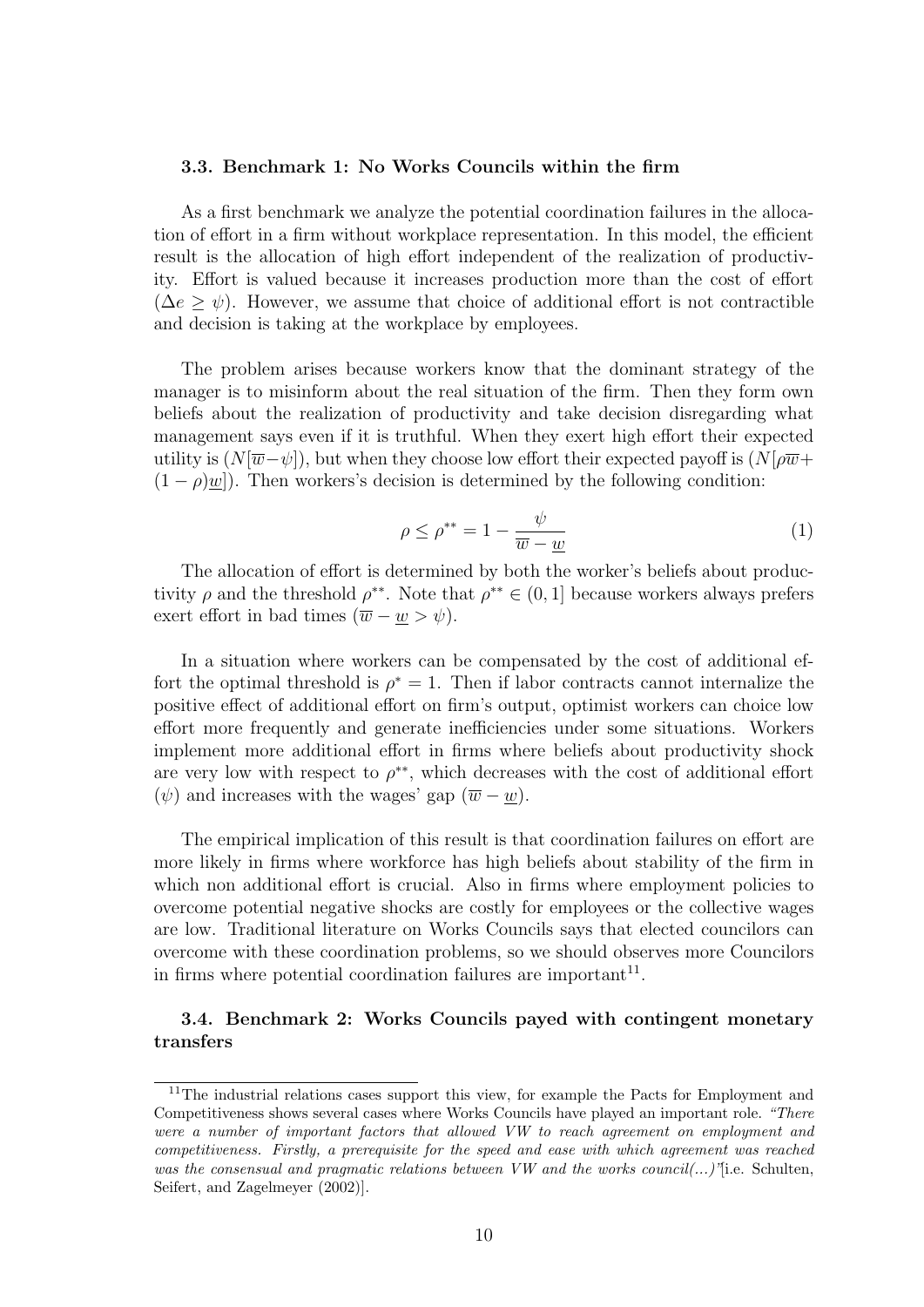As a second benchmark we introduce the situation where workers can contract with a Councilor, but they can pay contingent to the state of nature. The idea is that councilor's compensation is not determined by collective agreements and the workforce can compensate them contingent upon the state of nature<sup>12</sup>. The objective is to introduce the effect of collusion on workplace representation. We consider the contract between workers and Councilor for one period of time. Since reelection is not in the interest of this section we do not model the second period of the organization. The timing considers only the four first stages of period 1 (see section 3.2.).

The most important feature of this section is that workers can contract with a Councilor to monitor manager's private information and recommend the allocation of effort, but no congruent Councilors might form coalitions with management. The theory of collusion in organizations has shown that informed individuals can use their private information strategically against uninformed parts. For instance, under the information structure presented above the manager and the councilor can form a coalition where the former bribes the latter to hide information about high productivity. Workers must take into account potential coalitions between manager and councilors. This potential coalitions may reduce the workers' benefits to elect works councils.

When councilor and manager forms a coalition to hide information on high productivity they obtain some rents. Formally, when councilor observes  $\bar{\theta}$  and recommends the preferred effort of workers the manager's payoff is  $(N-1)[\theta + \epsilon - \overline{w}]$ . However if the councilor hides information and recommends low effort the manager's payoff is  $(N-1)[\overline{\theta} + \underline{e} + \Delta e - \overline{w}]$ . The manager prefers that Councilor hides information because she gains  $(N-1)\Delta e$ , which she can share with the Councilor. Manager can give  $\tilde{\alpha}(N-1)\Delta e$  to the councilor<sup>13</sup>.

There are two remarks on the game played by the manager and councilors about the potential coalitions. First, in bad times all agents within organization prefers exert high effort to avoid the risk of poorly performance. Under this situation the manager does not have incentives to form coalitions with the Councilor. Then information is not hidden when a bad state of nature is observed by the Councilor. Second, the manager observes the parameter  $\alpha$  (the type of the councilor) and when it is equal to zero he does not offer any bribes to the Councilor, thus means that there is not coalitions formation between manager and congruent Councilor. However, when the parameter  $\alpha$  is positive the manager offers bribes to the Councilor<sup>14</sup>.

<sup>&</sup>lt;sup>12</sup>Contingent transfers from workers to Councilors are not common in the real world, but the objective is to show the relevance to have well compensated experts (Councilors)

<sup>&</sup>lt;sup>13</sup>Another interpretation for the parameter  $\alpha$  is that it represents the bargaining power of the supervisor at the coalition. For example,  $\tilde{\alpha} = 1$  implies that all the gains within the coalition are taken by the Councilor and  $\alpha = 0$  implies that Councilor does not receive rents from the coalition, in which case he does not form coalitions.

<sup>&</sup>lt;sup>14</sup>This game implies than a non-congruent councilor would have perfect information of the realization of the productivity, but the congruent Councilor just observes the information structure described above.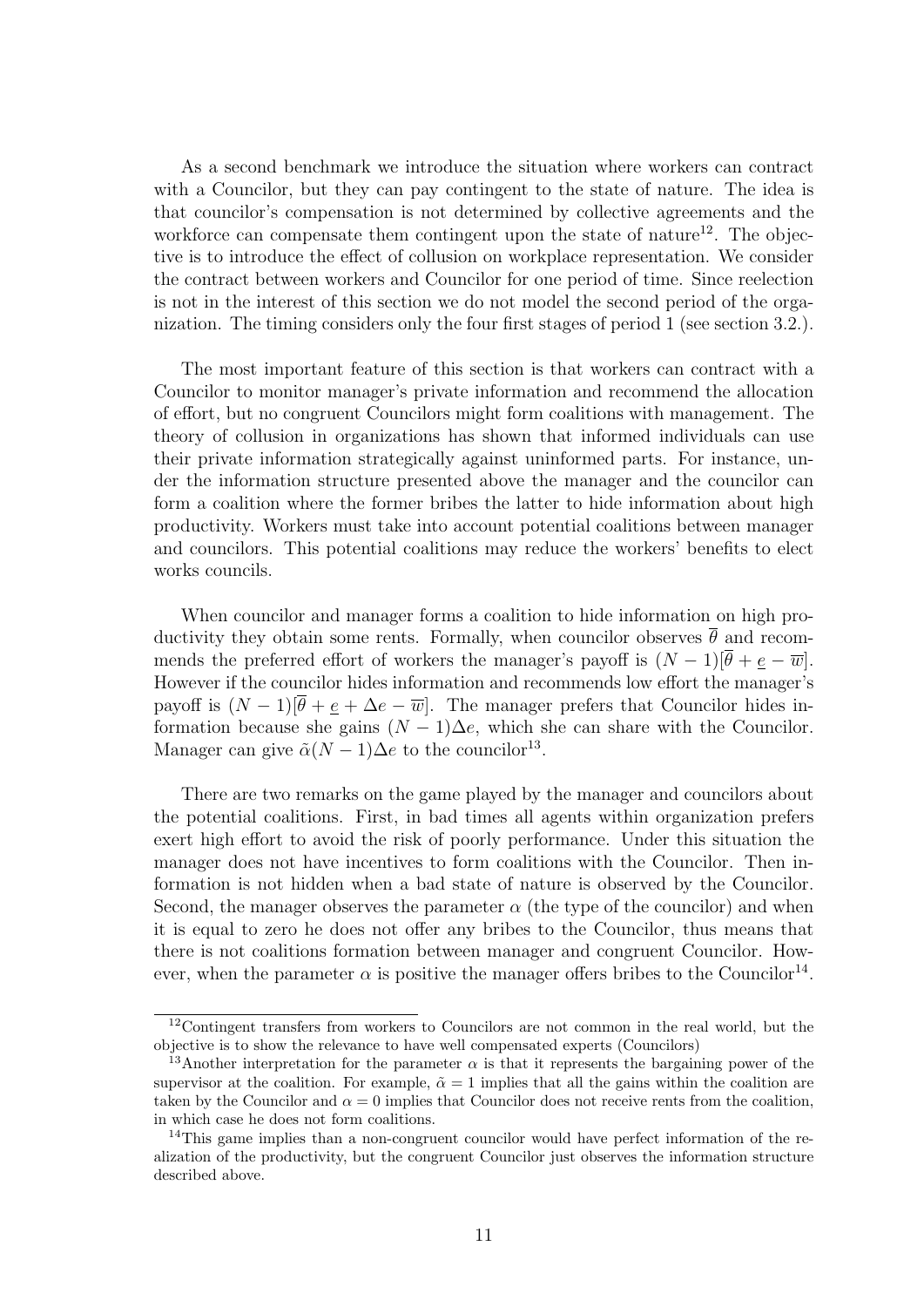#### 3.4.1. Congruent councilors

If workers can pay contingent monetary transfers to councilors and the latter reports honestly his observed information to the workforce, then the workers problem is to choose a compensation than incentivize the councilor to do his task. The information structure implies that he has perfect information about the parameter  $\theta$ in state of nature 1 and 4. A congruent councilor recommends the workers' preferred allocation of effort in state 1 and state 4 and recommends effort in state 2 and state 3 based on the expected payoff of the workforce. Formally, the problem of workers is to maximize their expected payoff, which are equal to their wages less the cost of effort and councilor's compensation subject to the participation constraint:

$$
\max_{s_i} \quad (N-1)\{p_1\overline{w} + p_2(\overline{w} - \pi\psi) + p_3[\pi(\overline{w} - \psi) + (1-\pi)\underline{w}] \tag{P1}
$$

$$
+p_4(\overline{w} - \psi)\} - \sum_{i=1}^4 p_i s_i
$$

s.t.

$$
\sum_{i=1}^{4} p_i v(s_i) \ge v(s_o)
$$
 (2)

The objective function shows that the councilor's payment is collected from the  $N-1$  productive workers from the firm. At state 1 and state 4 worker representative reports his observed information and workers know perfectly the realization of parameter  $\theta$  and which would be the right allocation of effort. However, at state 2 and 3 the worker representative does not have additional information and he chooses between exert high effort with probability  $\pi$  or low effort with probability  $1 - \pi$ . Equation (2) express councilor's participation constraint. Note that the congruent councilor does not receive an offer from manager to hide the information about state 1, then there is not a formed coalition between both agents.

The solution to problem  $(P<sup>1</sup>)$  states that if workers can sign contingent monetary transfers with Councilor and the latter reports honestly his observed information, councilor receives the same payment at each state of nature (full insurance). This fixed payment is equal to councilor's outside opportunity (i.e.  $s_i = s_o \forall i$ ). Additionally, councilor recommends low effort in state 1 and high effort in state 4. In state 2 and 3 he recommends high effort if:<sup>15</sup>

$$
\frac{p_2}{p_2 + p_3} \le \rho^{**} = 1 - \frac{\psi}{\overline{w} - \underline{w}} \tag{3}
$$

<sup>15</sup>Appendix A.1. shows the formal solution to this problem.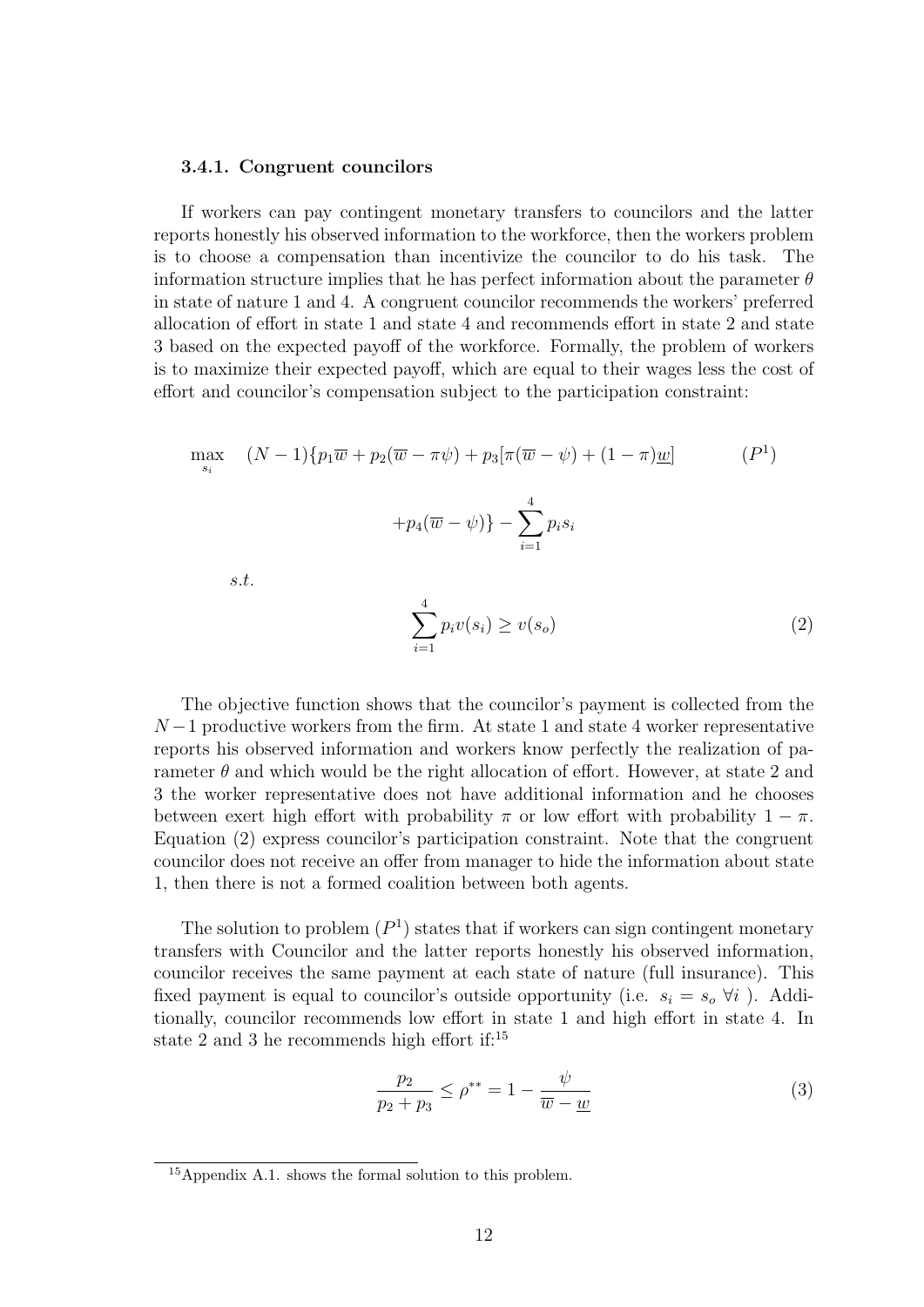Congruent works councils can overcome with the potential problems of coordination failures when effort is crucial for the firm's operation. In times where productivity shocks are negatives a councilor recommends high effort with probability  $p_4$  and can recommends high effort under uncertainty if condition in (3) is satisfied. Condition in (3) depends with the threshold  $(\rho^{**})$ , which is the same as before. It also depends on the probabilities of state 2 and state 3, which implies that if a councilor believes that the state of nature 3 is likely he recommends high effort exert more effort.

Congruent Councilors also can improve employees' payoffs when works councils' cost are low. The expected payoff  $(EW<sup>c</sup>)$  per employee when councilor recommends exert high effort in state 2 and state 3 (i.e.  $\pi = 1$ ) is equal to

$$
\frac{EW^c}{N-1} = \overline{w} - \psi + p_1 \psi - \frac{s_o}{N-1}
$$
\n<sup>(4)</sup>

which increases with the size of the workforce and with the probability that councilors observes a good state of nature times the cost of effort  $(p_1\psi)$ . Conversely, the gains decreases with the cost of Councilors  $(s_0)$ .

In the other hand, when employees exert low effort (i.e.  $\pi = 0$ ) at state 2 and state 3 he expected payoff  $(EW<sup>c</sup>)$  per employee results:

$$
\frac{EW^c}{N-1} = (p_1 + p_2)\overline{w} + p_3 \underline{w} + p_4(\overline{w} - \psi) - \frac{s_o}{N-1}
$$
 (5)

as before, which increases with the size of the workforce and it decreases with councilor's compensation. Note that this condition increase with the wage after bankruptcy  $(\underline{w})$ .

Summing up, the introduction of congruent works councils reduce the risks of bankruptcy in bad states of nature, but also it reduces the implementation of production plans that are not crucial for the firm's operation but improve production. In a dynamic framework this effect can be relevant. We do not consider this effect here. In addition it increases the employees' payment if the cost of Councilors per employee are low. This result show that costless Councilors are always value by workers as the literature in works councils has shown. For instances, in Freeman and Lazear (1995) works councils are costless for employees and Hubler and Jirjahn ¨ (2003) when the cost to elect a worker representative is low workplace representation is always valued by workforce.

#### 3.4.2. No congruent councilors

The most important feature in this section is that councilor weights positively the potential rents from coalitions with management. Workers should be sure that councilor is going to participate on the contract (i.e. individual rationality constraint given in 2) and they must care about potential coalition against them. Councilor can hide information when he has observed good state of nature (at state 1) and manager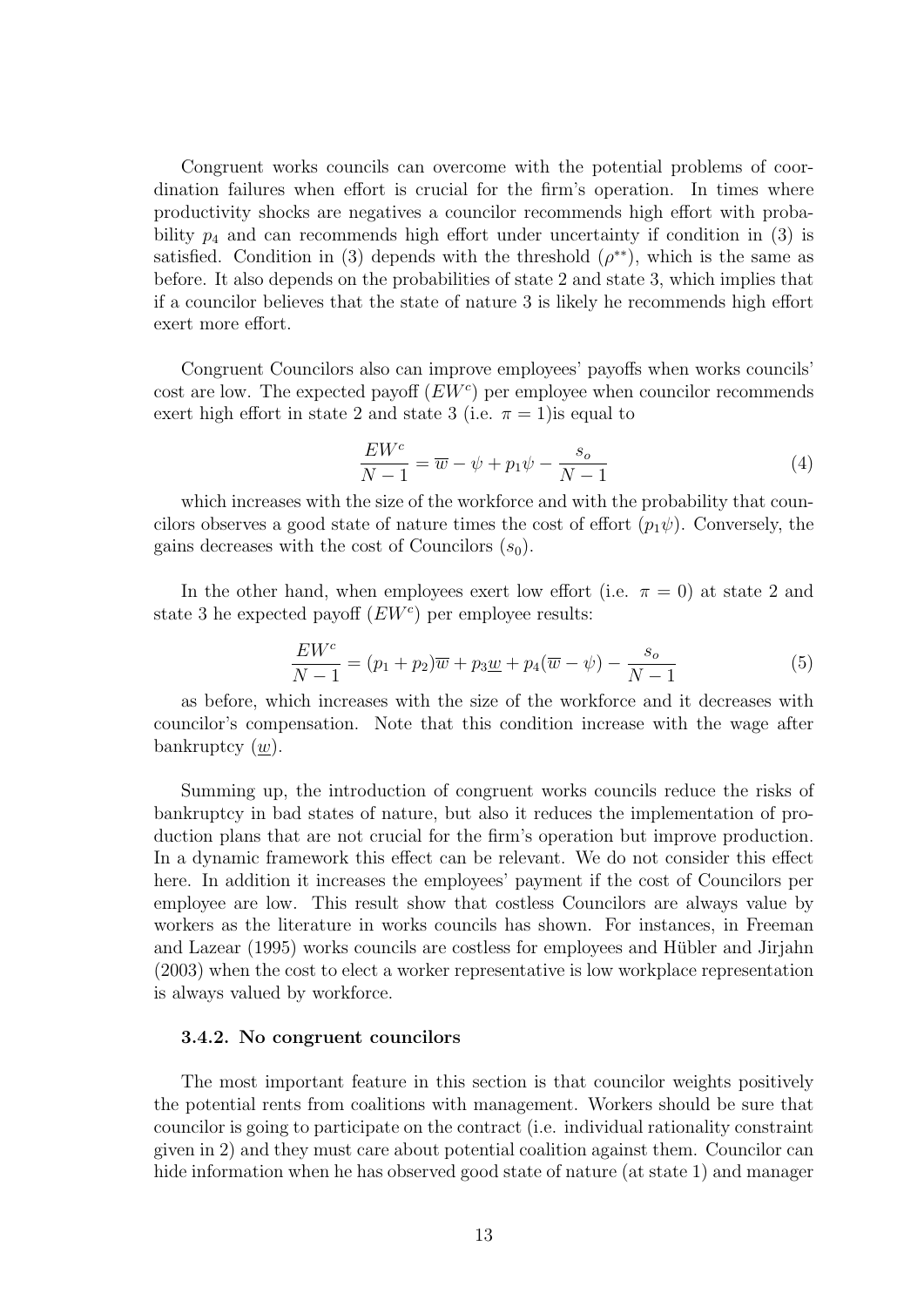gains for this behavior. When supervisor receives the same payment at state 1 and 2, as in section 3.4.1., he has incentives to accept some manager's bribes by hiding information. Workers must take into account the following incentive constraint of the supervisor between state 1 and state 2:

$$
s_1 \ge s_2 + \tilde{\alpha}\pi (N - 1)\Delta e \tag{6}
$$

Equation (6) is obtained after consider that councilor has some incentives to hide information when he observes good state of nature (i.e. state of nature 1). When councilor observes  $\theta = \overline{\theta}$  and reports it manager's payoff is  $(N-1)[\overline{\theta} + e - \overline{w}]$ , but if councilor hides it the manager's payoff is  $(N-1)[\overline{\theta} + \underline{e} + \pi \Delta e - \overline{w}]$ . Note that manager prefers that councilor hides information because she gains  $(N-1)\pi\Delta e$ . So, if manager can convince councilor that hides information at state 1, she can pay  $\tilde{\alpha}\pi(N-1)\Delta e$  to councilor.

On the other hand, when councilor observes a low state of nature he may report his observed information or hide it. At bad state of nature the manager does not have incentives to bribe the councilor to misreport on the value of  $\theta$ . Workers take into account the fact that manager wants that the observed information is reported at bad times, which implies that they do not care about the misreporting between state 3 and 4.

Therefore considering the additional constraints on the workers' problem their objective is to maximize their expected payoff subject to the participation constraint in (2) and the incentive constrains in (6):

$$
\max_{s_i} \quad (N-1)\{p_1\overline{w} + p_2(\overline{w} - \pi\psi) + p_3[\pi(\overline{w} - \psi) + (1-\pi)\underline{w}] \tag{P1}
$$

$$
+p_4(\overline{w} - \psi)\} - \sum_{i=1}^4 p_i s_i
$$
  
s.t.
$$
\sum_{i=1}^4 p_i v(s_i) \ge v(s_o)
$$

$$
s_1 \ge s_2 + \tilde{\alpha}\pi (N-1)\Delta e
$$

The solution to problem  $(P^2)$  is given in appendix A.2. When workers should exert high effort in state 2 and state 3, they must care about the fact that manager has incentives to bribe the councilor to misreport at state 2. Under this situation, if workers exert high effort in state 2 and 3 the Councilor's compensations should be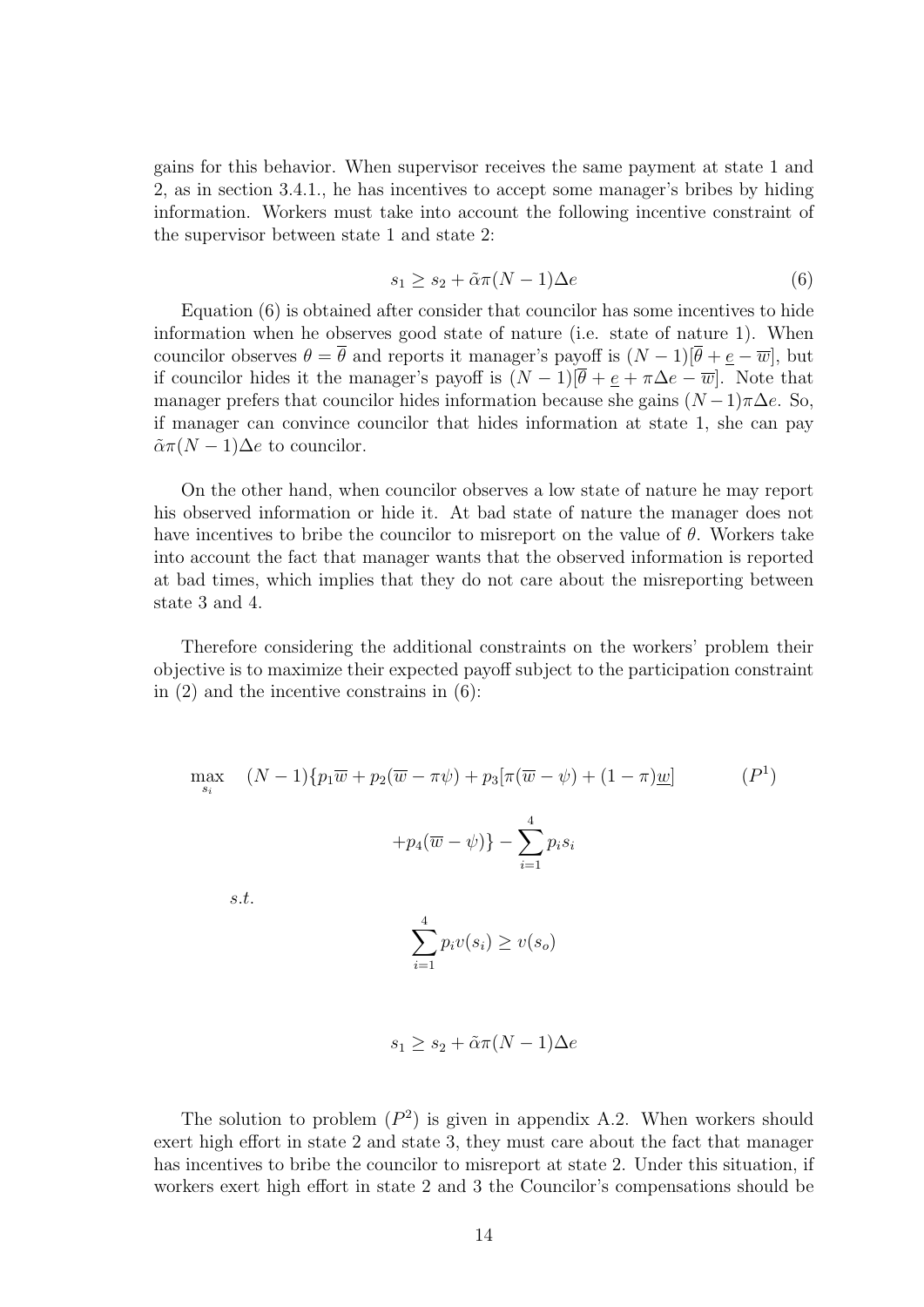equal to  $s_1 > s_3 = s_4 = s_0 > s_2$ . With  $s_1 = s_2 + \tilde{\alpha}(N-1)\Delta e$  given by the coalition constraint.

This solution follows the theory of collusion in organization, when workers exert high effort in state 2 and state 3 the Councilor's compensation at state 1 should be higher than that for state 2 because workers want to compensate him by report his observed information. Compensation at state 3 and 4 is the same because workers do not care about formed coalitions in those two states of nature. At the same time, workers penalize councilor with a low compensation in state 2, with respect to other payments in order to decrease the incentives to hide information in state 1. However, Councilor cannot be penalized with negative payments.

When employees can compensate non-congruent Councilor with contingent monetary transfers the allocation of effort is the same that the situation of congruent councilor. Since non-congruent councilors should be compensated to deter potential coalitions the employees' payment decreases with the councilors payment. The employees' payment  $(EW^{nc})$  with high effort in state 2 and 3 is

$$
\frac{EW^{nc}}{N-1} = \overline{w} - \psi + p_1 \psi - \left[ \frac{(p_1 + p_2)s_2 + (p_3 + p_4)s_3}{N-1} + p_1 \tilde{\alpha} \Delta e \right]
$$
(7)

employees have less payment in firms where additional effort is important on output, because manager have more resources to bribe councilor. Additionally, workers do not contract with councilors if there is large differences between councilor and workforce interests, because it makes a contingent contract for workers very expensive and the expected gains of councilor's information do not compensate the cost of councilor's compensation. Note the differences with equation (4), in large firms (i.e. when N is large) the cost of congruent councilor goes to zero in equation  $(4)$ , however in the case of non-congruent councilors there is an additional term  $p_1 \tilde{\alpha} \Delta e$ , which does not depend on N.

Comparing the payoff with congruent and non-congruent we can see the effect of potential coalitions between management and councilor on the employees payments. We can compare the payoff per ordinary worker with congruent and non-congruent councilors:

$$
\frac{EW^c}{N-1} - \frac{EW^{nc}}{N-1} = \overline{w} - \psi + p_1 \psi - \frac{s_0}{N-1} -
$$

$$
[\overline{w} - \psi + p_1 \psi - \frac{(p_1 + p_2)s_2 + (p_3 + p_4)s_0}{N-1} - p_1 \tilde{\alpha} \Delta e]
$$

$$
= [\frac{1}{N-1}](p_1 + p_2)(s_2 - s_0) + p_1 \tilde{\alpha} \Delta e
$$

Workers can achieve the same expected utility under congruent and non-congruent situation  $[EW^c = EW^{nc}]$  if: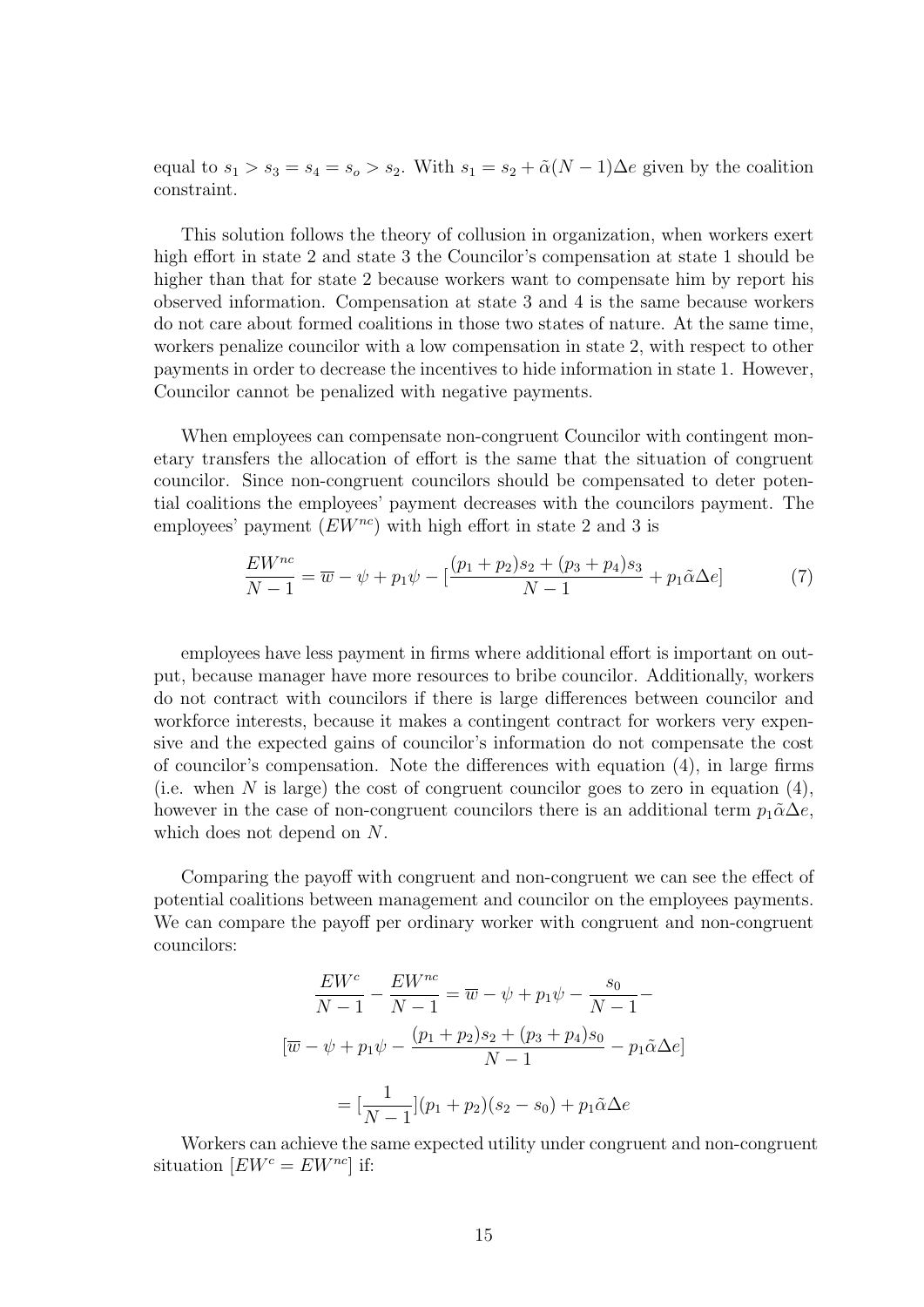$$
[\frac{1}{N-1}](p_1 + p_2)(s_0 - s_2) = p_1 \tilde{\alpha} \Delta e
$$

If  $\tilde{\alpha} = 0$ , the payoff in both cases is the same and  $s_0 = s_2$ , which is the case under congruent councilors. However, if  $\tilde{\alpha} > 0$ , the compensation in state 2 should be lower than the outside opportunity  $s_2 < s_0$ , and it should be given by:

$$
s_2 = s_0 - \left[\frac{p_1}{p_1 + p_2}\right](N - 1)\Delta e\tilde{\alpha}
$$
\n(8)

However, workers cannot pay negative compensation to councilor (i.e.  $s_2 > 0$ ). This constraint implies that contracting with a non-congruent councilor gives the same payoff of congruent if and only if

$$
\tilde{\alpha} \le \frac{s_0}{(N-1)\Delta e} \frac{(p_2 + p_1)}{p_1} \equiv \alpha^* \tag{9}
$$

Workforce can contract with non-congruent councilors and obtain the same level of utility than the case of congruent councilors when the preference for manager's transfers of non-congruent councilors are less than  $\alpha^*$ . Otherwise the workforce should compensate councilors with negative payments in state of nature 2, which is not possible.

we can rewrite  $\alpha^*$  like:

$$
\alpha^* \equiv \frac{s_0}{(N-1)\Delta e} \frac{1}{\frac{p_1}{(p_2 + p_1)}}
$$
(10)

Note that the threshold  $\alpha*$  decreases with the size of the workforce  $(N)$  and the gains on production per additional unit of effort  $(\Delta e)$ , which implies that larger production larger the potential rents on coalitions. It decreases with the term  $\frac{p_1}{p_1+p_2}$ , which measure the probability to have informed councilor about high productivity shock conditional on having a high productivity shock. Note that the threshold decreases with this term because the councilor becomes better informed and has more incentives to collude. Finally, the threshold increases with the outside opportunity of the councilor  $s_0$ , which is natural because better payed councilors has less incentives to hide information.

#### 3.4.3. Final remarks on contingent monetary payments

When the Councilor's interest is very different from the workforce's interest (i.e.  $\tilde{\alpha} > \alpha^{**}$ ) a worker representative would be not implemented even if the workforce is large enough to compensate the Councilors' representative activities. It happens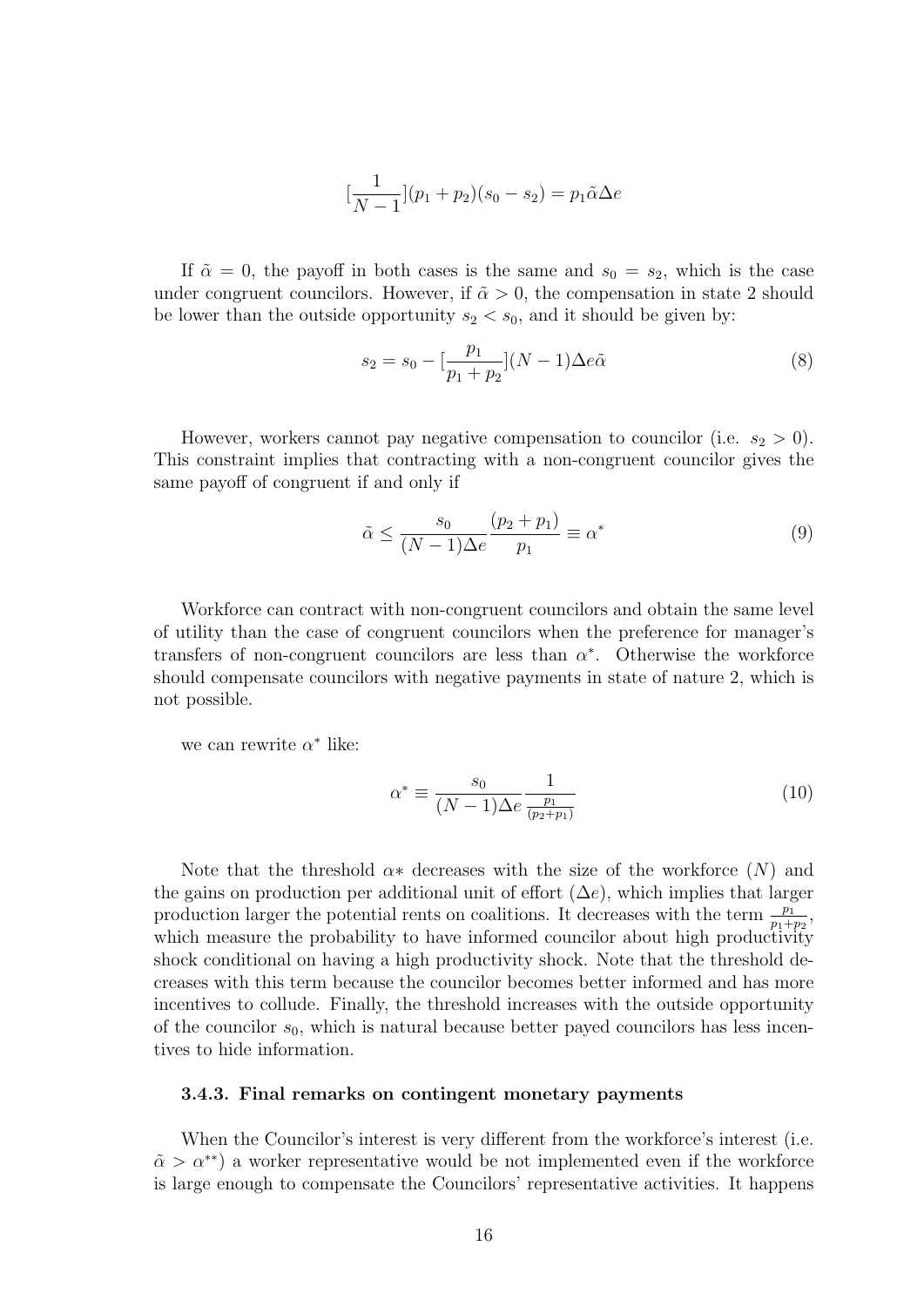because workers perceives the lack of congruence as a cost of contracting with a Councilor. When the Councilor is congruent, workers contract with him, specially in firms with a large workforce or a low cost of councilor's activity. For the problem with non-congruent Councilors workers exert high effort in state 2 and state 3, the solution in problem  $(P^2)$  considers the Councilor's incentives to collude with the manager.

## 4. Representative industrial democracy

In the last section we assume that workers can sign contingent contracts with their representatives, which does not fit with the real situation of European industrial relation about Works Councils. In general, being representative bodies, works councils are influenced by their constituents mainly through elections process. In this section, workers can not give contingent monetary transfers to incentivize their representative and they use a reelection process to incentivize him. We consider the complete timing in section 3.2. There are two objectives in this section. First, which compensation should receive the councilor if he is appointed in office. Second, when the pool of candidates have different preference with respect to coalitions with manager an determined compensation can reduces the benefits of accountability under collusion. We consider the first problem, in which the pool of candidates is homogeneous (congruent or non-congruent) and they should be participate in elections process. The second section consider the situation under heterogeneous councilors and the effect of accountability on workforce utility and firm performance.

#### 4.1. Homogeneous Councilors

As a first case, workers know that they will elect the candidate of a pooling of homogeneous representatives. They do not care about the fact that they should screen the right candidate for represent their interests and they should consider only the incentives to discipline him to represent the workforce interest. In terms of the model workers receive a perfect signal of the Councilors' type. For example, they know that the pool of candidates would be congruent ( $\gamma = 1$ ) or no congruent  $(\gamma = 0)$ . In this section we present the inter-temporal trade off in terms of currently lost of rents and future benefits to behave on the interest of employees.

#### 4.1.1. A pool of congruent Councilors ( $\gamma = 1$ )

If any potential Councilor should be congruent with employees there is not reasons to care about a mechanism to discipline him on potential coallitions. The problem is to set up at stage 0 the right fixed compensation than gives him the incentives to make his representative task. It implies than a congruent Councilor is always reelected because workers know that Councilor recommends the right effort contingent to his observed information and the ex-ante problem is similar to problem  $(P<sup>1</sup>)$  in section 3.4.1., however they take into account the two period payoffs.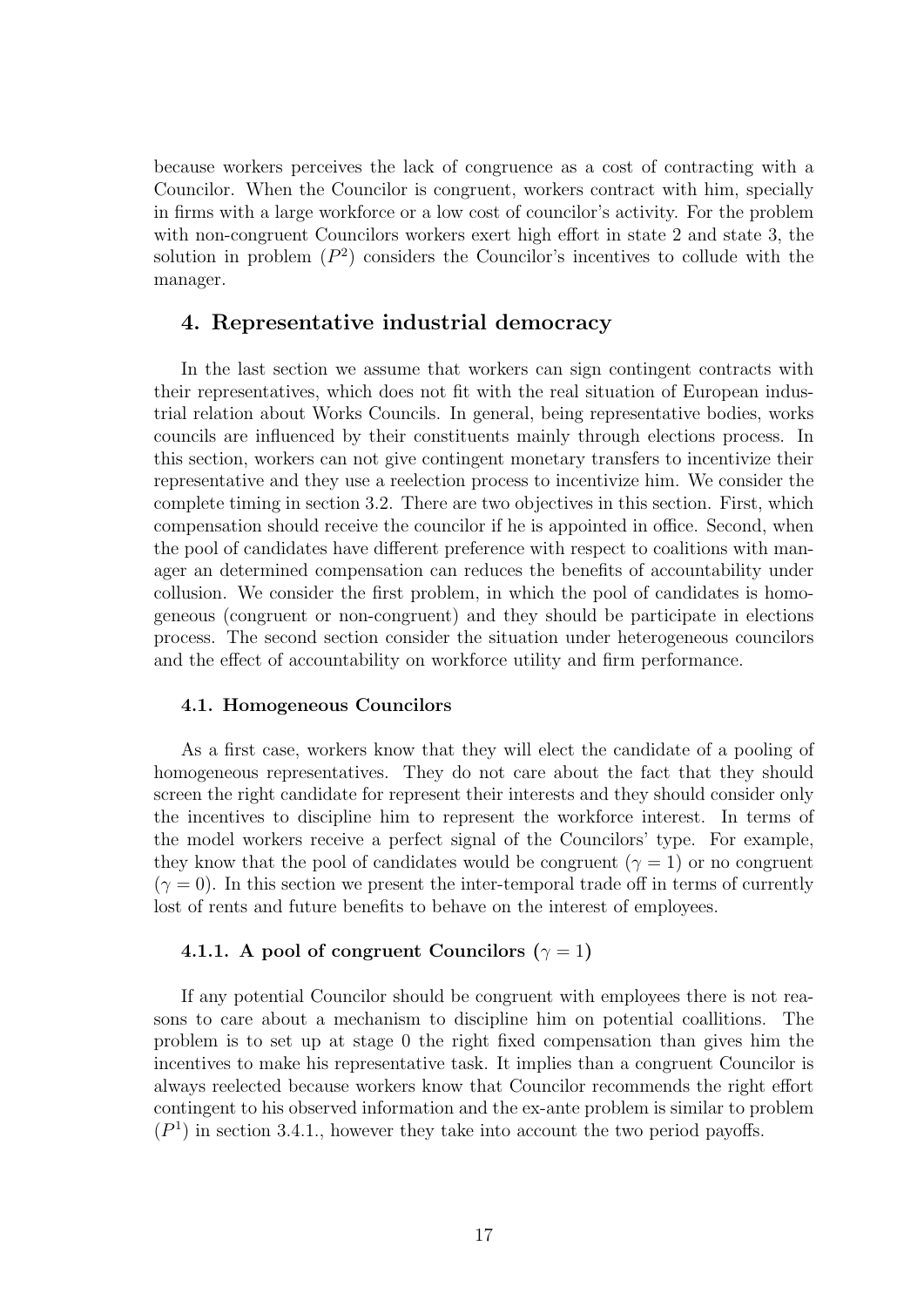$$
\max_{\overline{s}} \quad (N-1)\{p_1\overline{w} + p_2(\overline{w} - \pi\psi) + p_3[\pi(\overline{w} - \psi) + (1-\pi)\underline{w}] \tag{P}^3\}
$$
\n
$$
+p_4(\overline{w} - \psi)\} - \overline{s} + \beta[(N-1)(\overline{w} - \psi) - \overline{s}]
$$
\ns.t.

$$
v(\overline{s}) \ge v(s_o) \tag{11}
$$

If Councilors are congruent with the workforce interest the ex-ante Councilor compensation  $\bar{s}$  should be setting at the lowest value ( $\bar{s} = s_o$ ). The expected payoff per employee when they exert high effort at state 2 and state 3 is:

$$
\frac{EW^{\gamma=0}}{N-1} = \overline{w} - \psi + \frac{p_1 \psi}{\beta} - \frac{s_o}{N-1}
$$
\n<sup>(12)</sup>

and the expected payoff per employee when they exert low effort at state 2 and state 3 is:

$$
\frac{EW^{\gamma=0}}{N-1} = (p_1 + p_2)\overline{w} + p_3 \underline{w} + p_4(\overline{w} - \psi) + \beta(\overline{w} - \psi) - (1 + \beta)\frac{s_o}{N-1}
$$
(13)

When individuals do not discount the time (i.e.  $\beta = 1$ ) two expected payoffs are the same than those in the case of contingent monetary transfers. This is main implication of the congruence. When Councilors are perfect congruent with the workforce and they represent the interest of the employees a contingent payment or a fixed payment with reelection give the same payoff for workers. There is not additional gains in using whether a contingent monetary transfers or an election process.

#### 4.1.2. Non-congruent councilor ( $\gamma = 0$ )

When workers contract with non-congruent Councilors they know that a fixed payment  $\bar{s}$  supervisor has the incentive to misreport at state of nature 1 because he can get the manager compensation. Given the recommendation on effort and the first period output  $x$  workers take the decision if to rehire or to fire the Councilor. The election condition is the following: If the value of  $\theta = \theta$  and the Councilor's recommendation was  $e = \overline{e}$  the Councilor is fired. Otherwise the Councilor is going to be rehired. Note that if Councilor's recommendation was  $e = \overline{e}$  and the realization of productivity parameter was  $\bar{\theta}$  is because he hid relevant information or he was uniformed at state 2. However, non-congruent Councilors receives offers from the manager at state 1 and he can infer from those offers the realization of productivity parameter and in expected terms non-congruent councilors are more probable to recommend high effort under high productivity shocks.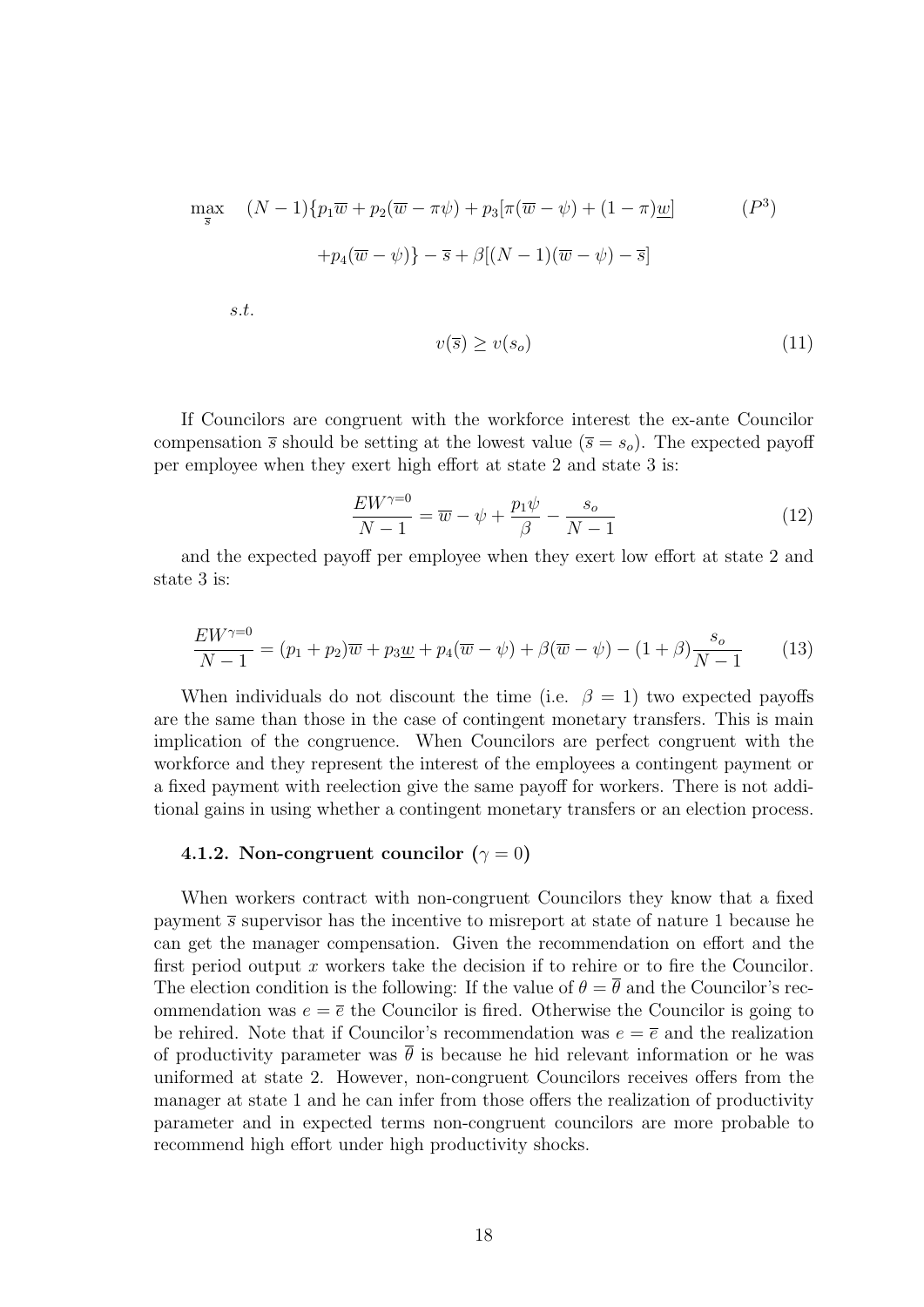This reelection condition gives a trade-off between first period and second period rents. A councilor who lies about state 2 receives the following expected payment:

$$
\overline{s} + (p_1 + p_2)\tilde{\alpha}(N - 1)\Delta e + \beta[1 - (p_1 + p_2)]\overline{s}
$$
\n(14)

councilor receives a fixed payment  $\bar{s}$  under period 1 and he can receives some rent from the manager by recommend a high effort in state of nature 1 and 2, which is given by  $p_1 + p_2 \tilde{\alpha}(N-1)\Delta e$ . Because he recommends high effort under realization of high productivity, he will fired for the next period with probability  $(p_1 + p_2)$ .

When he does not hide information, he receives:

$$
(1+\beta)\overline{s} \tag{15}
$$

he is reelected with probability 1. Then workers incentivize Councilor to reveal the observed value if the expected payment in equation (15) is higher or equal than the expected payment in (14), which gives the trade-off between present and future rents:

$$
\overline{s} \ge \frac{\tilde{\alpha}(N-1)\Delta e}{\beta} \tag{16}
$$

Workers' problem is to chooses a councilor's compensation such that they maximize their expected payment. The solution to this problem is simple. Councilor's compensation enters negative in the objective function of workers, so they would like to pay as low as it is possible subject to Councilor's participation and incentive constraints given in equations (11) and (16), respectively. There are two cases on this solution. First, when

$$
\frac{\tilde{\alpha}(N-1)\Delta e}{\beta} < s_0
$$

councilors can be compensated with a fixed wage  $\bar{s} = s_0$  as in the case of congruent councilor. Since the incentive constraint is not binding councilor does not hide information and fixed wages equal to  $s_0$  is enough to discipline him.

Second, when

$$
\frac{\tilde{\alpha}(N-1)\Delta e}{\beta} \ge s_0
$$

councilor must receive at least a compensation  $\bar{s} = \frac{\tilde{\alpha}(N-1)\Delta e}{\beta}$  $\frac{-1}{\beta}$ , otherwise he will prefer to hide information. When councilors who are payed with a less compensation than  $\bar{s}$ , workforce cannot deter the potential coalition. Note that workforce should set up ex-ante a compensation for councilors such that they can deter potential coalitions. We can state the first result about the industrial relations.

**Proposition 1:** When councilors receive the same wage that ordinary workers  $(\overline{w})$ , the workforce cannot discipline all of them through elections. A councilor with high preferences for manager's transfers, who is characterized by a parameter  $\tilde{\alpha} \geq \alpha^{**} = \frac{\beta(\overline{w})}{(N-1)}$  $\frac{\beta(w)}{(N-1)\Delta e}$ , has incentives to hide information and recommend high effort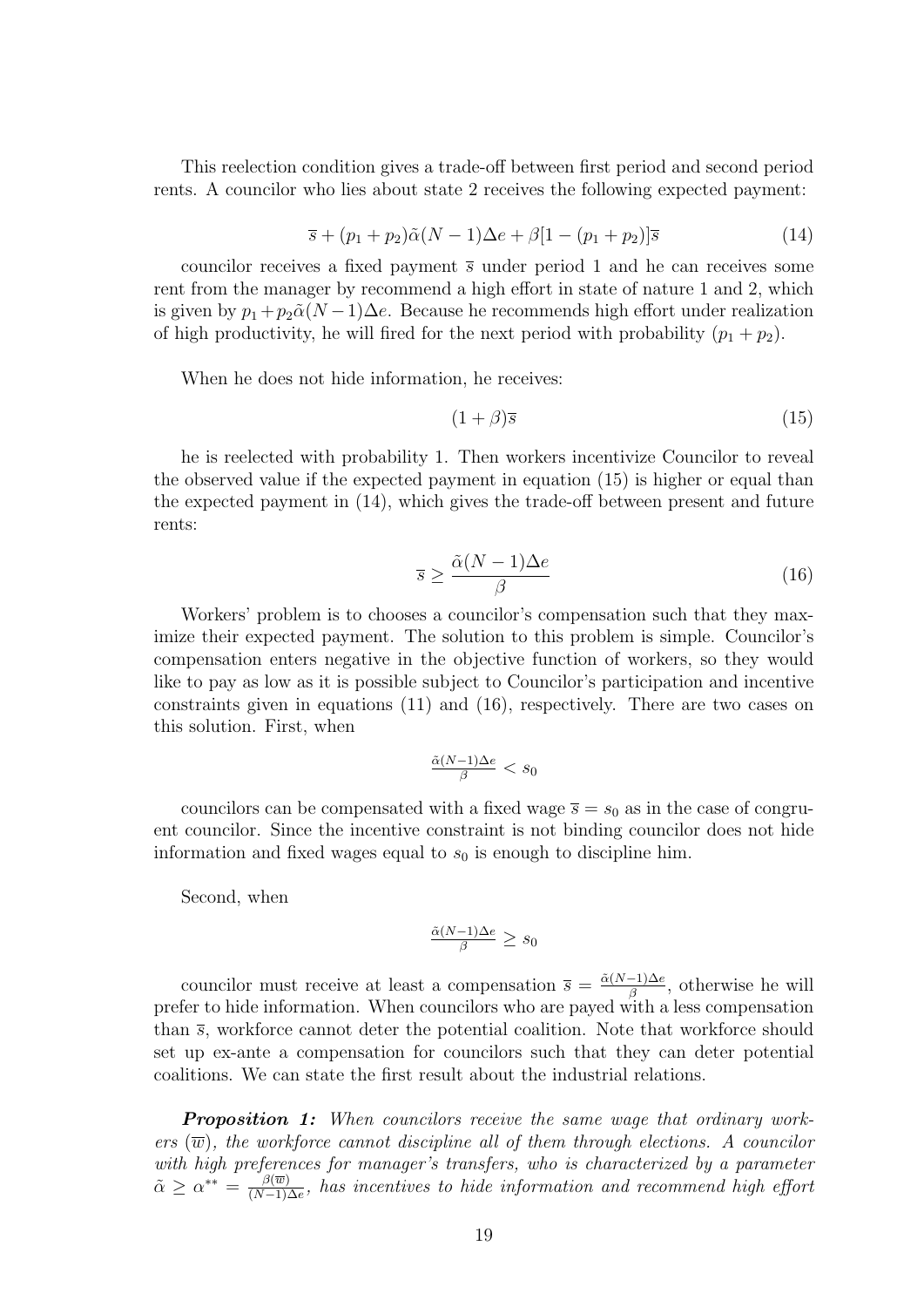#### under high productivity shocks.

The proof is simple. Consider that the councilor's compensation is equal to the wages for ordinary workers (i.e.  $\bar{s} = \bar{w}$ ). If  $\bar{w} > \frac{\tilde{\alpha}(N-1)\Delta e}{\beta}$ , the reelection condition gives the enough incentives to report the observed information. However, if  $\overline{w} \leq \frac{\tilde{\alpha}(N-1)\Delta e}{\beta}$  $\frac{(-1)}{\beta}$  councilor has incentives to hide information and the reelection condition cannot discipline him in favor of the workforce's view. From the incentive constraint in (16) we can get the threshold for the preference parameter under which a councilors can hide information, so:

$$
\overline{w} = \frac{\tilde{\alpha}(N-1)\Delta e}{\beta}
$$

rewritten for  $\tilde{\alpha}$  we have the threshold

$$
\alpha^{**} = \frac{\overline{w}}{(N-1)\Delta e} \beta \tag{17}
$$

a councilor with a parameter  $\tilde{\alpha} \geq \alpha^{**}$  cannot report's his observed information in state of nature 1 and 2  $\blacksquare$ .

As before, the threshold  $\alpha**$  decreases with the size of the workforce  $(N)$  and the gains in production for additional unit of effort  $(\Delta e)$ , which implies that larger production larger the potential rents on coalitions. The threshold increases with the wages  $\overline{w}$ , which is natural because better payed councilors has less incentives to hide information. It also increases with the discount factor  $\beta$ , when second period is important councilors value the future rents more than the present rents.

When  $\beta = 1$ , individuals do not discount the time, we can compare the case of collusion with contingent monetary transfers and election mechanism. When workforce can give contingent monetary payment to the councilors, employees can gives more incentives to the councilors to report the truth than the case of re-elections. Under contingent monetary transfers workers can incentivize councilors with a parameter  $\alpha^*$  which is higher than  $\alpha^{**}$  in (17).

With  $\beta = 1$  note that:

$$
\alpha^{**} \equiv \frac{\overline{w}}{(N-1)\Delta e} < \frac{\overline{w}}{(N-1)\Delta e} \frac{1}{\frac{p_1}{(p_2+p_1)}} \equiv \alpha^*
$$

Summing up, Councilors always should act in the worker's interest if they have a professional compensation for his task, which should be different from the wages for employees. This results shows that councilors play an important role at the industrial relations and have some valuable information that any collective agreement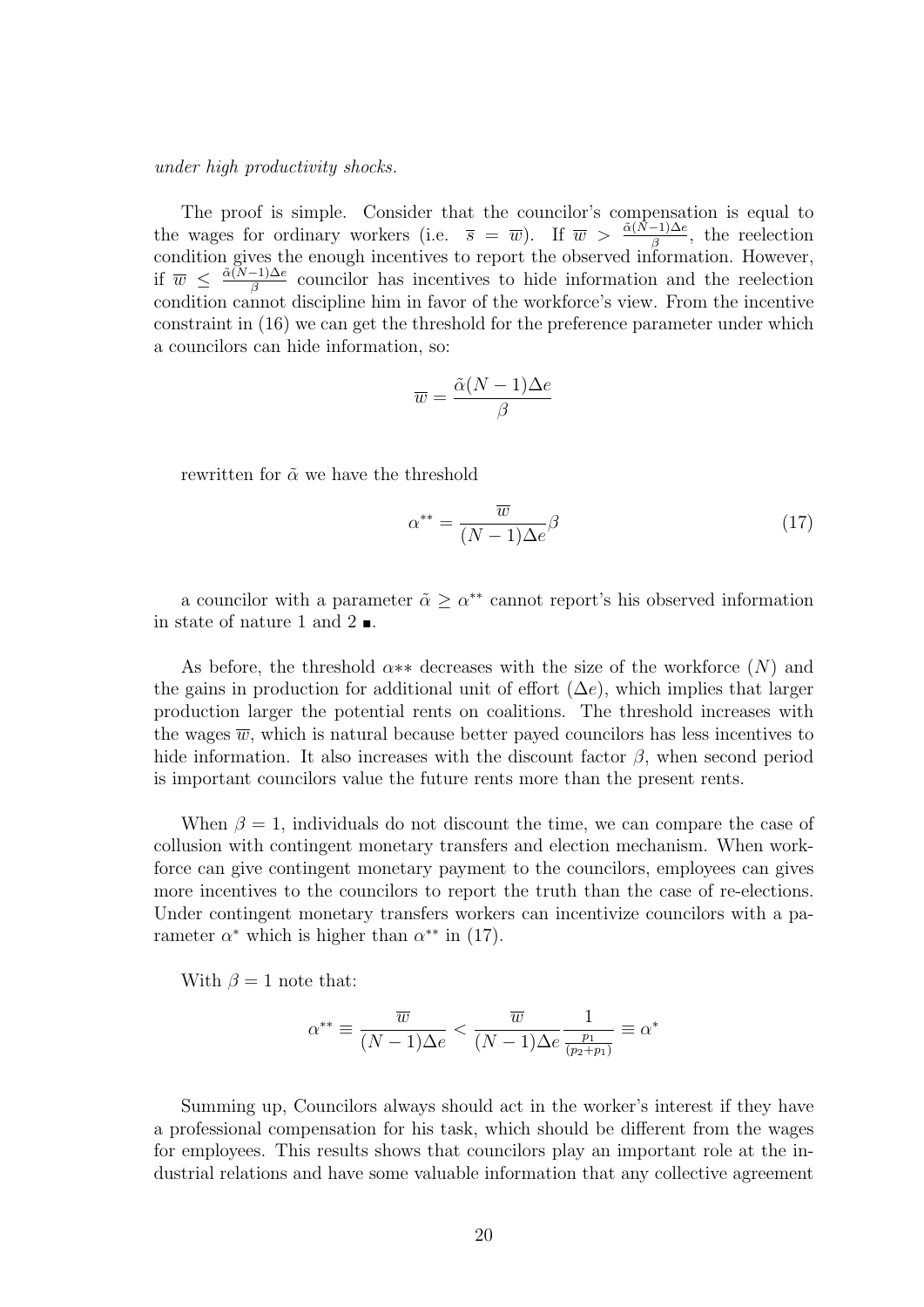must take into account if the objective is to implement the representativeness at the workplace. The compensation should increases with with the size of workforce and with the effect of additional effort on the production.

Finally, under councilor compensation  $\bar{s}$  such that he reveals his observed information, the payoff per employee when high effort is exert at period 2 and 3 is equal to:

$$
\frac{EW^{\gamma=1}}{N-1} = \overline{w} - \psi + \frac{p_1 \psi}{(1+\beta)} - \frac{\overline{s}}{N-1}
$$
 (18)

and using the condition in (16) we have that

$$
\frac{EW^{\gamma=1}}{N-1} = \overline{w} - \psi + \frac{p_1\psi}{(1+\beta)} - \frac{\tilde{\alpha}\Delta e}{\beta}
$$

#### 4.2. Works councils and the representative democracy

In the last section, we assume that the potential pool of candidates are homogeneous in their preferences by manager's transfer. Under the right wages the councilor has incentive to report his observed information in order to decrease the risk to be fired for the second period. Accountability may discipline councilors with the workforce's interest. However, the homogeneity assumption is less plausible in the real world. In reality, the workforce can face a heterogeneous pool of candidates,in which some representatives would have different motivations. This heterogeneity would reduce the benefits of the accountability. In some cases, even aligned councilor can recommend erroneous level of effort in order to be sure that they would remain as representatives for next periods. This result is similar to that on the political agency literature, where in some cases accountability may generate some outcomes that reduce the welfare of the electorate (workforce) [Besley (2006) and Maskin and Tirole  $(2004)$ .

We introduce councilor's heterogeneity by consider different values of  $\tilde{\alpha}$ . We consider a case where workforce face congruent councilors whose preference parameter for manager's rents is  $\tilde{\alpha} = 0$ , and no congruent Councilors whose preference parameter is  $\tilde{\alpha} > 0$ . If  $\gamma = 1$  workforce faces only congruent councilors and the elected councilor reports his observed information. He should be reelected and receive his reservation utility  $\bar{s} = s_o$ . However, if  $\gamma = 0$  employees face a non-congruent councilor, with a preference parameter equals to  $\tilde{\alpha}$ . The councilor should reports his observed information if he receives a compensation that deter potential coalitions, which should be fixed at  $\overline{s} = \frac{\tilde{\alpha}(N-1)\Delta e}{\beta}$  $\frac{-1}{\beta}$ . With this level of compensation councilor is reelected and workers' payoffs are given for equation (18).

The interesting case is when workers have uncertainty on the type of worker representative  $(\gamma \in (0,1))$ . Workers should consider the cost to deter collusion and the possibility to have bad election results. We have two main results of the hetero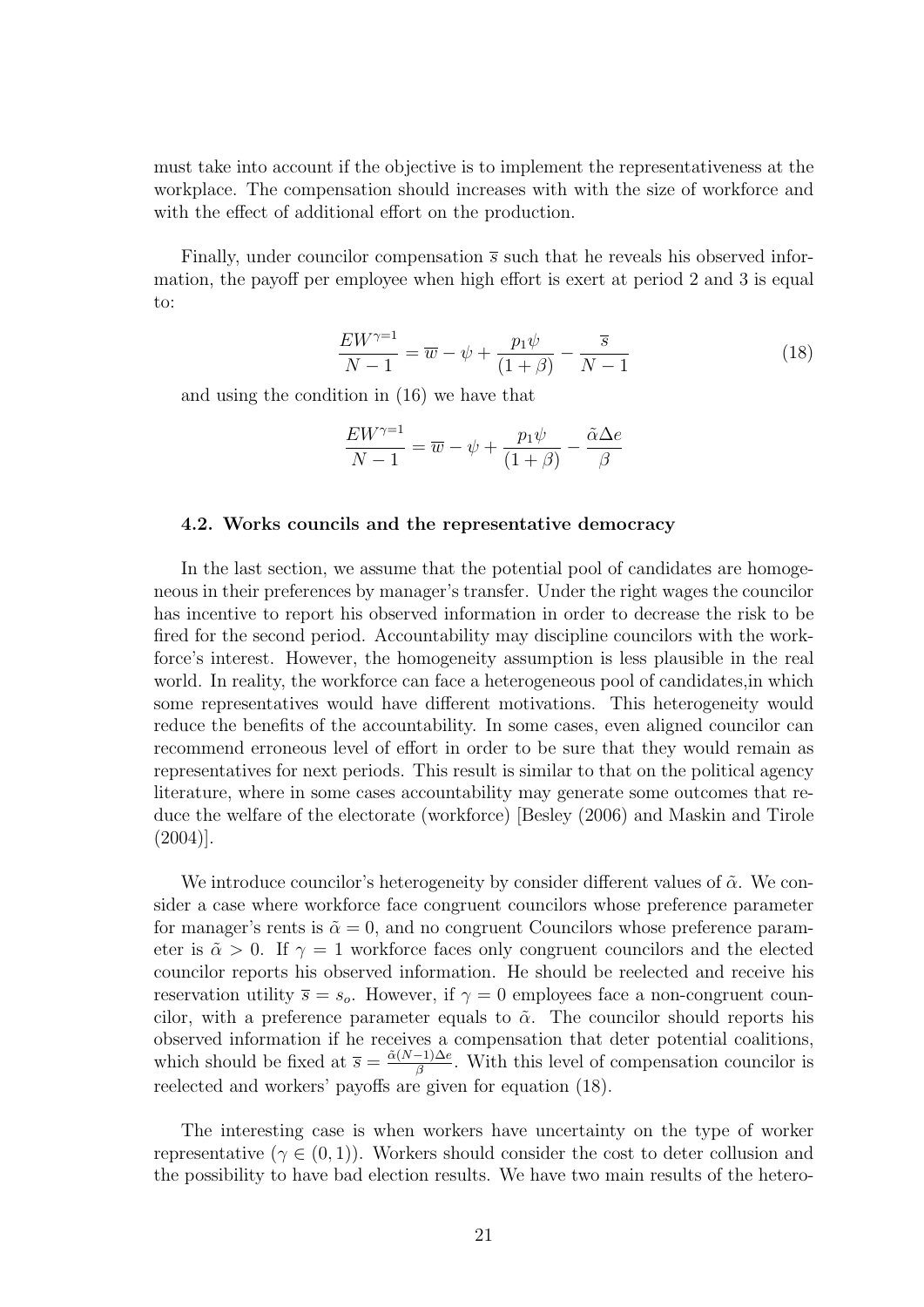geneity. The first result is the case where the compensation for councilors can deter potential collusive behavior and the incumbent is reelect as representative for the next periods.

**Proposition 2:** If councilors receives a compensation  $\bar{s} > \frac{\tilde{\alpha}(N-1)\Delta e}{\beta}$ , he is disciplined by the election process and reports his observed information. Since there is no collusive behavior the workforce reelects its incumbent representative for the second period.

Proof:. When councilor receives  $\bar{s} > \frac{\tilde{\alpha}(N-1)\Delta e}{\beta}$  the incentive constraint is satisfied and he does not have incentives to hide information. Since the incumbent councilor can reveals his observed information, even if he likes manager's rents, Workers cannot update their beliefs about councilor's type. All the councilors reports high productivity in state of nature 1, low productivity in state of nature 4 and uncertainty in state of nature 2 and 3. The workforce does not know if the councilor who recommends high effort in state 2 is congruent or non-congruent. Low effort is allocated at state 1, at state 4 high effort is allocated. The allocation of effort at state 2 and 3 is the same for all representatives, which is contingent on the expected payoff of the workers given by equation in (3) as in the case of congruent councilors. The probability to have a congruent councilor given the effort and the realization of output is the following:

$$
Pr(j = c | x = \overline{\theta} + \overline{e}) = \frac{p_2 \gamma}{\gamma p_2 + (1 - \gamma)p_2} = \gamma
$$

workers are indifferent between the incumbent and new representative for second period. We assume that he prefers to rehired incumbent when they are indifferent. Then the incumbent is reelected.

Note that the solutions states that accountability of the workers representative through elections is a right mechanism to discipline the councilors if the latter is payed with right wages. The councilor's compensation should be determined by the size of the workforce and the information that they can obtain. Industrial democracy may works if the representative receives payments that recognizes his expertise and his tasks, which is not the same that the employees. Any wrong results due to industrial democracy comes not by the heterogeneity on the quality of the representatives but by the lack of enough incentives to carry the tasks.

The second important result on industrial democracy considers what would happen if councilors are payed with the same wages that employees. From proposition 1 we have that councilor with a parameter of preferences higher than the threshold in (17) cannot disciplined by the election process. Since a councilor with high preferences by manager's bribes ( $\tilde{\alpha} > \alpha^{**}$ ) always hide information he will try to recommend to exert a high level of effort in state of nature 1 and 2. This is the natural result in proposition 1. However, there is an additional effect of accountability, in which even congruent councilors can recommend the wrong effort in state of nature 3.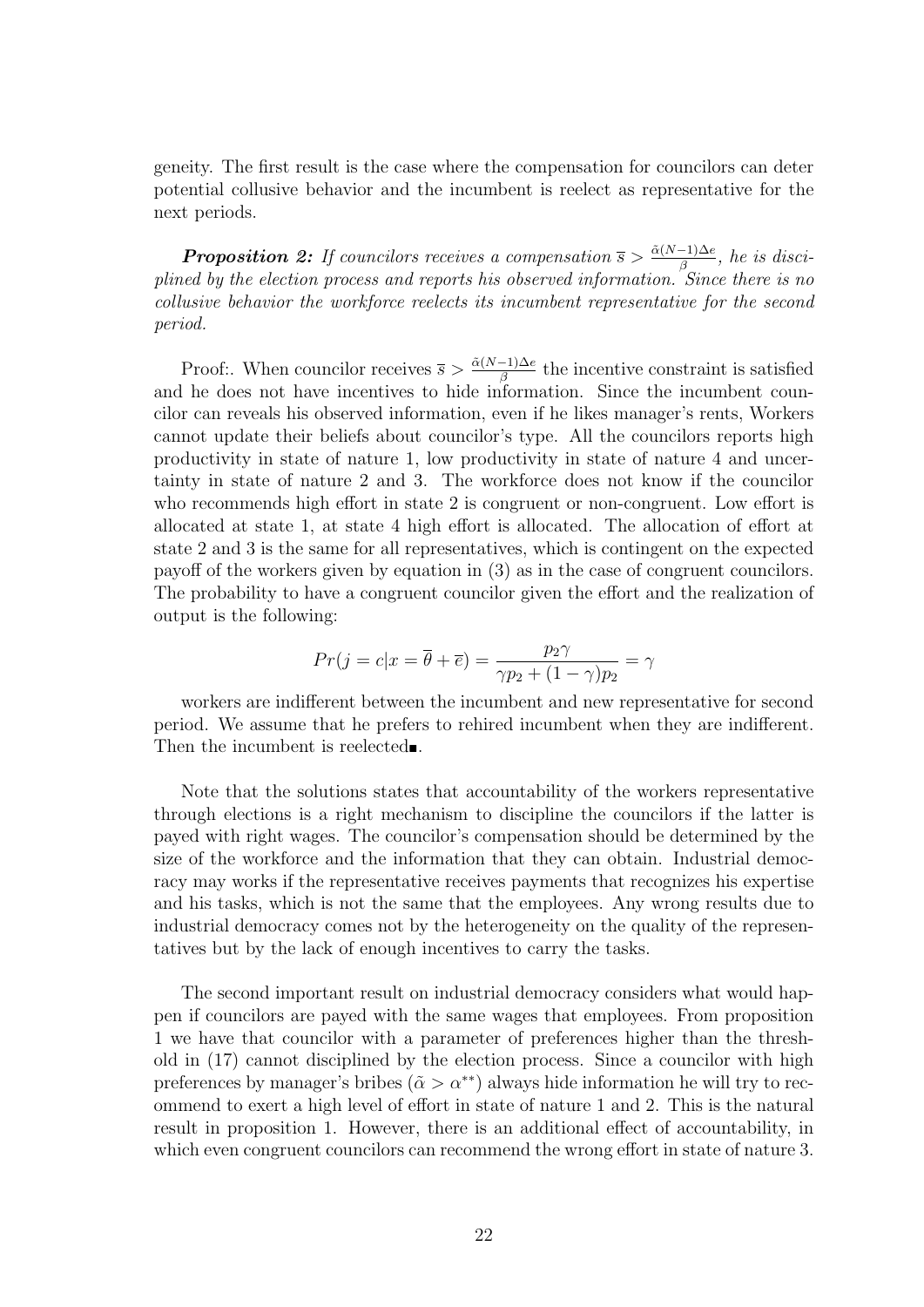**Proposition 3:** when councilors are payed with the same compensation that ordinary workers, employees cannot deter potential coalitions for non-congruent councilors with high preferences for manager's rents ( $\tilde{\alpha} > \alpha^{**}$ ). Workers use election process not only to discipline councilor but also to screen the congruent councilors. Non-congruent Councilors are fired. Congruent Councilors are always reelected.

Proof: If  $\overline{s} = \overline{w}$  and non-congruent councilor is characterized by a parameter  $(\tilde{\alpha} > \alpha^{**})$ , he does not care about reelection and he recommends high effort whatever the realization of productivity shock in order to receive the first period coalition rents. Since congruent councilor is characterized by a parameter ( $\tilde{\alpha} = 0 < \alpha^{**}$ ) he prefers to be reelected for second period. The latter recommends the right effort when he is informed and low effort at state 2 and 3 in order to be reelected.

Now we must analyze the workers behavior. Workers reelect a supervisor if they think that after the realization of output he is congruent, which means that their beliefs about they workers representative's type is higher than  $\gamma$ .

$$
Pr(j = c | x = \overline{\theta} + \overline{e}) = \frac{\pi p_2 \gamma}{\pi p_2 \gamma + (1 - \gamma)(p_1 + p_2)} < \gamma
$$

where  $\pi$  is the probability that a congruent councilor allocate effort in state 2 and 3. Since workers update their beliefs about councilor types they always fire a representative that had recommended high effort in states of the nature 1 and 2. Under this behavior congruent councilors face a high risk to recommend high effort when he does not have information about  $\theta$ . Then his dominant strategy at state 2 and state 3 is to recommend low effort  $\pi = 1$ 

Even if in expected terms a congruent councilor must recommend high effort in state 1 and 2, his preferences for be appointed at second period makes him to recommend low effort to be consider as congruent councilor. Then non-congruent councilors recommends high effort whatever the value of  $\theta$ . Congruent councilors recommends low effort at state 1, and high effort at state 4. They want to avoid the probability to be fired by being unlucky at state 2, they recommend low effort at state 2 and stat 3, even if he knows that a low effort at state 3 can generate in some cases wrong consequences for the workforce.

When councilor is compensated as an employee accountability process may screen incumbents with high preference for manager's rents, but it generates inefficient behavior for congruent representatives at state 3. Since congruent councilor want to be in office he signal his type to the workforce to reject any additional effort in state 2 and 3. In state 3 low effort generates a bad performance and the firm cannot pay its wage bill. Accountability process, under a pool of heterogeneous candidates, may press to congruent councilors to take extreme positions. And some cases radical positions are negatives not only for management but also for employees.

## 5. Conclusion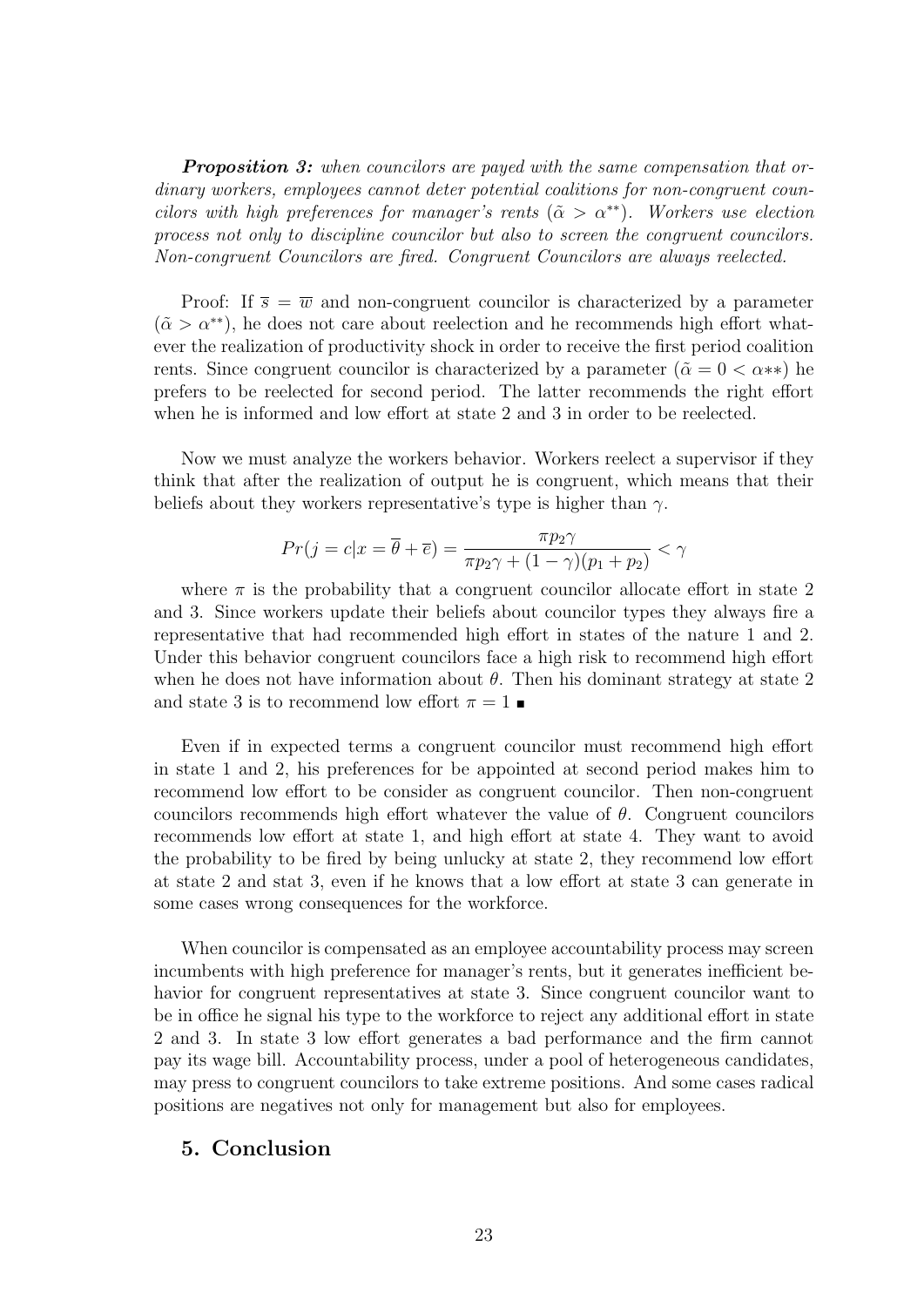This paper tries to explain why in some times of the industrial conflict resolutions councilors seem closer to management policies than workers' interest. The paper underline the effect of potential coalitions among management and self-interested workers representatives. Under assumption than workers can pay contingent monetary transfers to the councilors if the Councilor's interest is very different from the workforce's interest (i.e.  $\tilde{\alpha} > \alpha^{**}$ ) a worker representative would be not implemented even if the workforce is large enough to compensate the Councilors' representative activities. It happens because workers perceives the lack of congruence as a cost of contracting with a Councilor.

A potential explanation for the recent scandals in the European industrial relations is the lack of incentives for Councilors. Councilor with a professional compensation, which should be different than employees, for his task acts in the interest of their constituency. Since councilors have relevant information for the efficiency within the firm and they are an important component for the industrial relations any collective agreement should consider this fact in the councilor's compensation. Well payed Councilors are more important in large firms, firms with large uncertainty on its productivity and where the effect of additional effort is relevant for the production.

Further the consequences of a wrong Councilor compensation is not only that non-congruent Councilor cannot be disciplined by the accountability mechanism, but also that congruent Councilors may take very extreme positions against management policies. Extreme positions like the recommendation of low effort even under high levels of uncertainty can be generate large inefficiencies for the firm and workforce. When councilor is compensated as an employees the accountability process may screen incumbents with high preference for manager's rents but it generates inefficient behavior for congruent representatives. Since congruent councilor want to be in office he signal his type to the workforce to reject any additional effort under uncertainty. Then under low productivity shocks the low effort generates a bad performance and the firm cannot pay its industrial negotiated wages. Accountability process, under a pool of heterogeneous candidates, may press to congruent councilors to take extreme positions. This can be the additional wrong side of industrial democracy with bad compensation schemes for workers representatives.

The future research should consider that a councilor has multiples constituencies. For example, many members of the Works Councils in Germany have union membership and they have the support of their union. Councilors should take into account not only the workforce interest but also the union interest. When the pool of candidates for Works Councils board is chosen by the main union on the workplace the workforce faces a set of more homogeneous councilor and the accountability mechanism can help to discipline them. The effect of screening of the right candidates can be reduced by the union membership.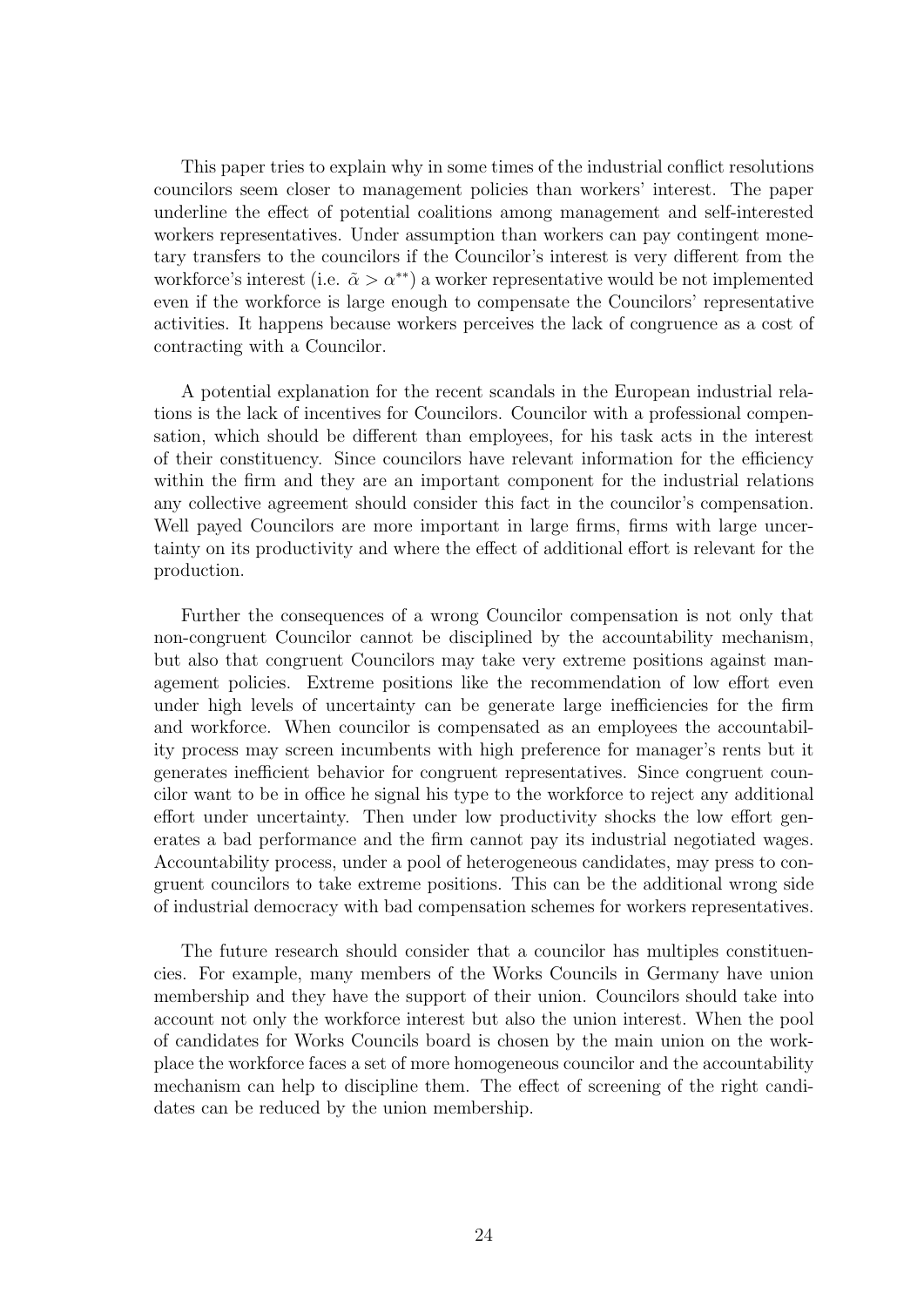# References

- Acemoglu, D. (2002). Thecnical change, inequality and the labor market. Journal of Economic Literature 40, 7–72.
- Addison, J., C. Schnalbe, and J. Wagner (2003). The course of research into the economic consequences of german works councils. IZA Discussion Paper No. 878.
- Aghion, P., E. Caroli, and C. García-Peñalosa (1999). Inequality and economic growth: The perspective of the new growth theories. Journal of Economic Literature 37, 1615–1660.
- Besley, T. (2006). Principled agents? the political economy of good government. Book Manuscript. LSE.
- Black, S. and L. Lynch (2004). What's driving the new economy?: The benefits of workplace innovation. The Economic Journal 114, 97–116.
- DIRECTIVE-2002/14/EC (2002, 11 of March). Establishing a general framework for informing and consulting employees in the european community.
- Financial-Times (2005, 15 of August). Ask the staff what they think management sayings: Corporate democracy sometimes fails, but when it works, it works well.
- FitzRoy, F. and K. Kraft (1987). Efficiency and internal organization: works councisl in west german firms. Economica 54, 493–504.
- Freeman, R. and E. Lazear (1995). An economic analysis of works councils. In J. Rogers and W. Streeck (Eds.), Works Councils. Consultation, Representation, and Cooperation in Industrial Relations, pp. 27–50.
- Hübler, O. and U. Jirjahn (2003). Works councils and collective bargaining in germany: The impact on productivity and wages. Scottish Journal of Political Economy 50, 471–491.
- Maskin, E. and J. Tirole (2004). The politician and the judge: Accountability in government. American Economic Review 94, 1034–1054.
- Roger, J. and W. Streeck (1995). Works Councils: consultation, representation, and cooperation in industrial relations. The Universtiy of Chicago Press.
- Schulten, T., H. Seifert, and S. Zagelmeyer (2002). Pacts for employment and competitiveness: case studies volkswagen ag. Report for European Foundation for the Improvement of Living and Working Conditions,.
- Tirole, J. (1986). Hierarchies and bureaucracies: On the role of collusion in organizations. Journal of Law, Economics, & Organizations 2, 181–214.
- Tirole, J. (1992). Collusion and the theory of organizations. In Advances in Economic Theory. Edited by J.J. Laffont 2, 151–206.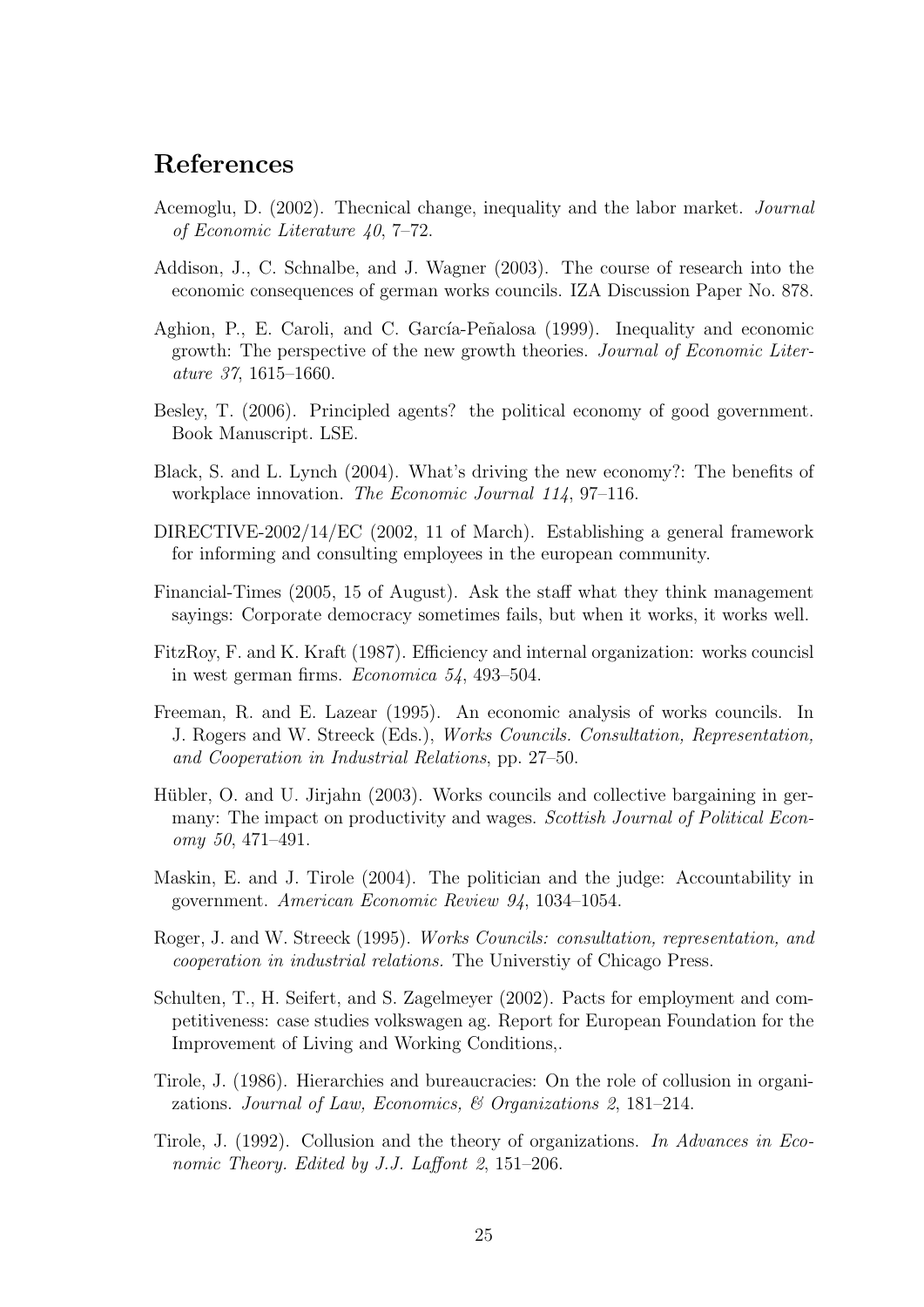- Weil, D. (2003). Individual rights and collective agents: the role of old and new workplace institutions in the regulation of labor markets? NBER Working Papers Series No. 9565.
- Zwick, T. (2004). Employee participation and productivity. Labour Economics 11, 715–740.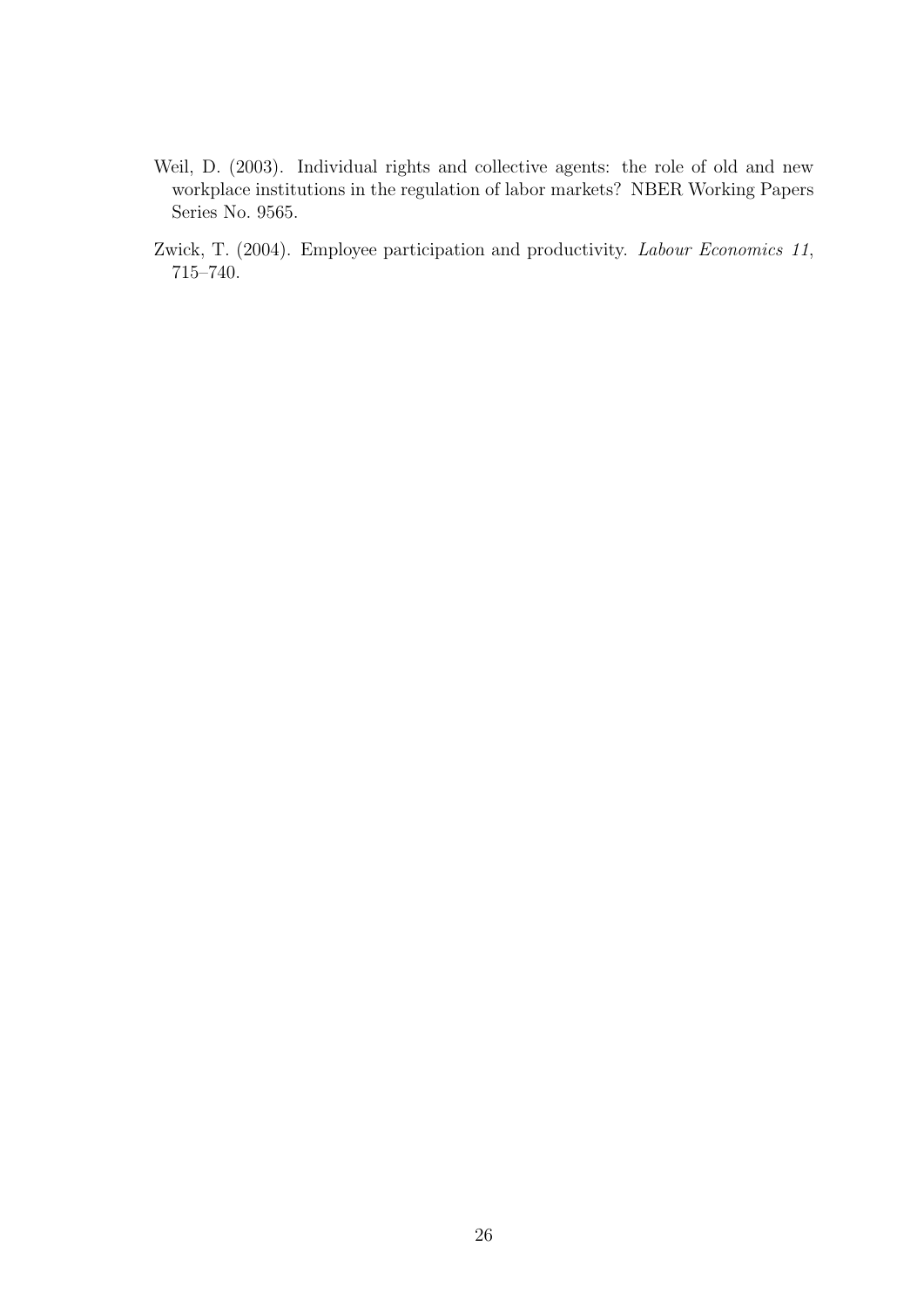## Appendix

## A.1. Solution problem  $(P<sup>1</sup>)$  (Congruent Councilor)

The Lagrangian for program  $(P<sup>1</sup>)$  is

$$
L_{s_i} = (N-1)\{p_1\overline{w} + p_2(\overline{w} - \pi\psi) + p_3[\pi(\overline{w} - \psi) + (1-\pi)\underline{w}] + p_4(\overline{w} - \psi)\}
$$

$$
-(p_1s_1 + p_2s_2 + p_3s_3 + p_4s_4)
$$

$$
+ \mu_1\{p_1v(s_1) + p_2v(s_2) + p_3v(s_3) + p_4v(s_4) - v(s_0)\}
$$

First order condition with respect to supervisor's payment  $s_i$  are

$$
v'(s_i) = \frac{1}{\mu_1} \qquad \forall i = 1, 2, 3, 4
$$

Workers want to pay as less as it is possible to the supervisor, which makes binding the supervisor's participation constraint  $(\mu_1 > 0)$ . With  $\mu_1 > 0$  supervisor receives same payment in each state of nature  $s_1 = s_2 = s_3 = s_4 = \overline{s}$ . The participation constraint in the problem implies that this payment is equal to the supervisor outside opportunity  $v(\overline{s}) = v(s_o)$ . Finally, effort is allocated take into account the supervisor's compensation and the reduction on uncertainty given by the supervisor's information. When supervisor has observed good financial situation  $(r^s = \overline{\theta})$ workers exert low effort  $(e = \underline{e})$ . When a bad financial situation is observed by supervisor  $(r^s = \underline{\theta})$  then workers exert high effort. In state 2 and state 3 workers exert high effort if

$$
\frac{p_3}{p_2+p_3}(\overline{w}-\underline{w}) \ge \psi
$$

## A.2. Solution problem  $(P^3)$  (No Congruent Councilor)

The Lagrangian for program  $(P^2)$  is

$$
L_{s_i} = (N-1)\{p_1\overline{w} + p_2(\overline{w} - \pi\psi) + p_3[\pi(\overline{w} - \psi) + (1 - \pi)\underline{w}] + p_4(\overline{w} - \psi)\}
$$

$$
-(p_1s_1 + p_2s_2 + p_3s_3 + p_4s_4)
$$

$$
+ \mu_1\{p_1v(s_1) + p_2v(s_2) + p_3v(s_3) + p_4v(s_4) - v(s_0)\}
$$

$$
+ \mu_2\{s_1 - s_2 - \tilde{\alpha}\pi(N-1)\Delta e\}
$$

$$
+ \mu_3[(N-1)(\overline{w} - \psi) - s_1]
$$

First order condition with respect to supervisor's payment  $s_i$  are

$$
v'(s_1) = \frac{1}{\mu_1} \left[ 1 - \frac{\mu_2}{p_1} + \frac{\mu_3}{p_1} \right]
$$

$$
v'(s_2) = \frac{1}{\mu_1} \left[ 1 + \frac{\mu_2}{p_2} \right];
$$

];